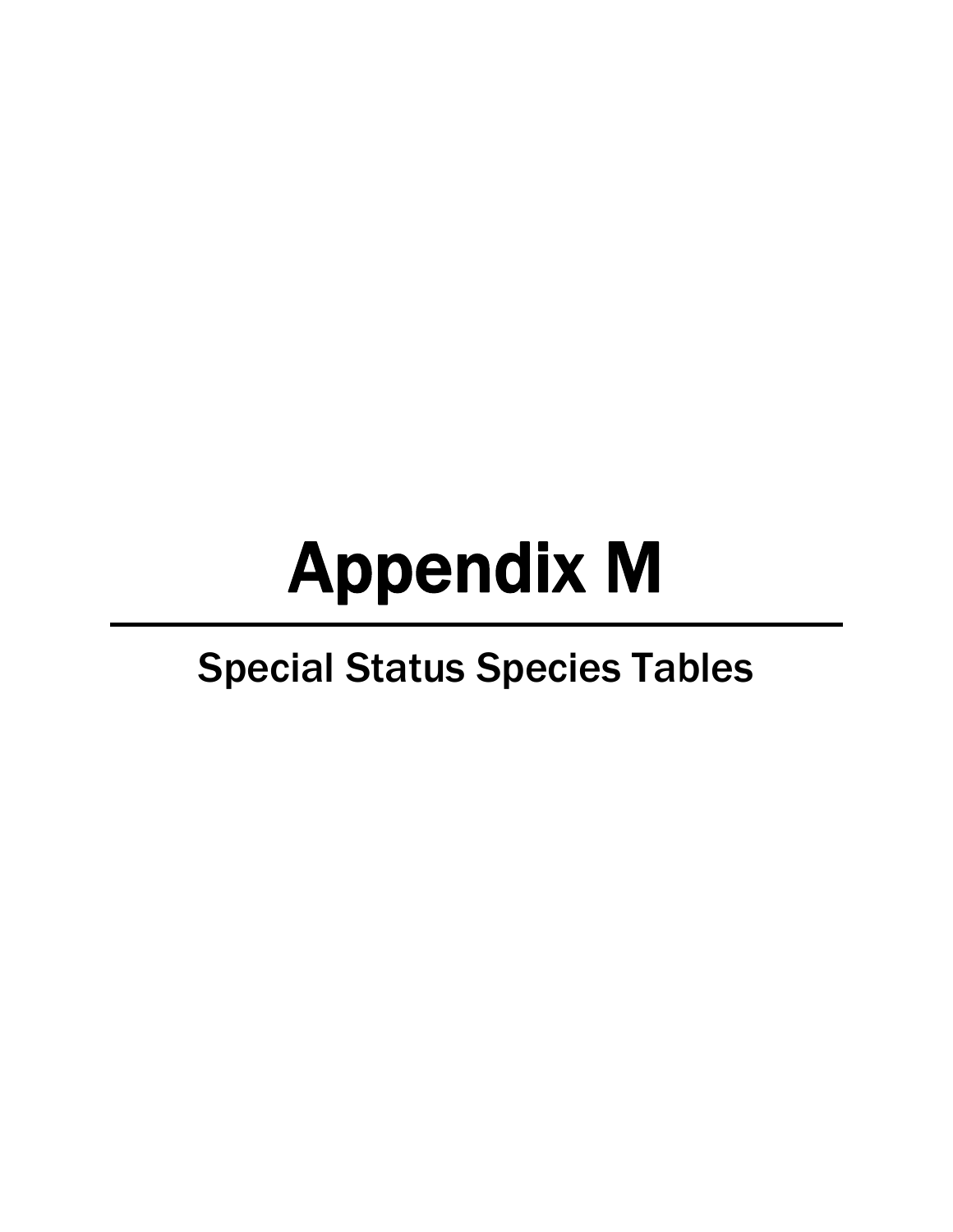|                                                  |                  | Regulatory Status <sup>1</sup> |                                                                                                                                                                       |                                                                                                                                                             |
|--------------------------------------------------|------------------|--------------------------------|-----------------------------------------------------------------------------------------------------------------------------------------------------------------------|-------------------------------------------------------------------------------------------------------------------------------------------------------------|
| <b>Common Name and</b><br><b>Scientific Name</b> | TRPA/<br>Federal | <b>State</b>                   | <b>Habitat and Flowering Period</b>                                                                                                                                   | Potential to Occur on the Project Site <sup>2</sup>                                                                                                         |
| Washoe tall rockcress                            |                  | NNHP-AR                        | Dry, sandy, granitic or andesitic soil on gently slopes. Excluded                                                                                                     | None. No suitable habitat present on project site.                                                                                                          |
| Arabis rectissima var. simulans                  |                  |                                | from areas of bare ground, deep litter, dense tree or shrub cover,<br>or intense disturbance; 6,000 - 7,340 ft. elev. Blooms June-<br>August.                         |                                                                                                                                                             |
| Galena Creek (Carson Range) rockcress            | <b>TRPA</b>      | CRPR-1B                        | Rocky areas along edges of conifer and/or aspen stands. Usually                                                                                                       | None. The project site is located below the elevation range of this                                                                                         |
| Arabis rigidissima var. demota                   |                  |                                | found on moderate to steep northerly aspects in moisture<br>accumulating microsites; 7,400-8,400 ft. elev. Blooms August.                                             | species. No moderate to steep slopes present on site.                                                                                                       |
| Threetip sagebrush                               |                  | CRPR-2                         | Openings in upper montane coniferous forest, on rocky/volcanic                                                                                                        | None. The project site is located below the elevation range of this                                                                                         |
| Artemisia tripartita ssp. tripartita             |                  |                                | soils; 7,200-8,530 ft. elev. Blooms August.                                                                                                                           | species.                                                                                                                                                    |
| Margaret's rushy milkvetch                       |                  | NNHP-AR                        | Rocky slopes and flats among sagebrush in pinyon pine, Utah<br>juniper and big sagebrush; 4,700-6,300 ft. elev. Blooms May-<br>June.                                  | None. No suitable habitat present on project site.                                                                                                          |
| Astragalus convallarius var. margaretiae         |                  |                                |                                                                                                                                                                       |                                                                                                                                                             |
| Lavin eggvetch                                   |                  | NNHP-AR                        | Open, dry, relatively barren gravelly clay slopes and outcrops<br>within the pinyon pine, Utah juniper and big sagebrush; 4,700 -<br>6,400 ft. elev. Blooms May-June. | None. No suitable habitat present on project site.                                                                                                          |
| Astragalus oophorus var. lavinii                 |                  |                                |                                                                                                                                                                       |                                                                                                                                                             |
| Tiehm's rock cress                               |                  | CRPR-1B                        | Granitic alpine boulder and rock fields; 9,700 to 12,000 ft. elev.                                                                                                    | None. The project site is located below the elevation range of this<br>species; no alpine rocky habitats present.                                           |
| Boechera tiehmii                                 |                  |                                | Blooms July-August.                                                                                                                                                   |                                                                                                                                                             |
| Upswept moonwort                                 |                  |                                | Wet or moist soils, mostly of meadows and riparian areas in lower<br>montane coniferous forest; 5,000-10,200 ft. elev. Fertile in<br>August.                          | Low. The riparian/mesic habitat present on site is highly disturbed and<br>generally exposed. No known documented occurrences are near the<br>project site. |
| Botrychium ascendens                             |                  |                                |                                                                                                                                                                       |                                                                                                                                                             |
| Scalloped (dainty) moonwort                      |                  | CRPR-2                         | Bogs, fens, meadows, and seeps, in upper montane coniferous<br>forest, primarily moist meadows near creeks; 4,000-11,000 ft.<br>elev. Fertile July-August.            | Low. The riparian/mesic habitat present on site is highly disturbed and<br>generally exposed. No known documented occurrences are near the<br>project site. |
| Botrychium crenulatum                            |                  |                                |                                                                                                                                                                       |                                                                                                                                                             |
| Common moonwort                                  |                  | CRPR-2                         | Wet or moist soils, mostly of meadows, seeps, and springs in                                                                                                          | Low. The riparian/mesic habitat present on site is highly disturbed and                                                                                     |
| Botrychium lunaria                               |                  |                                | subalpine and upper montane coniferous forest; 6,400-11,200<br>ft. elev. Fertile in August.                                                                           | generally exposed. No known documented occurrences are near the<br>project site.                                                                            |
| Mingan moonwort                                  |                  | CRPR-2                         | Wet or moist soils, mostly of riparian areas, small streams, or                                                                                                       | Low. The riparian/mesic habitat present on site is highly disturbed and                                                                                     |
| Botrychium minganense                            |                  |                                | fens in upper and lower montane coniferous forest; 5,000-<br>10,000 ft. elev. Fertile July-Sept.                                                                      | generally exposed. No known documented occurrences are near the<br>project site.                                                                            |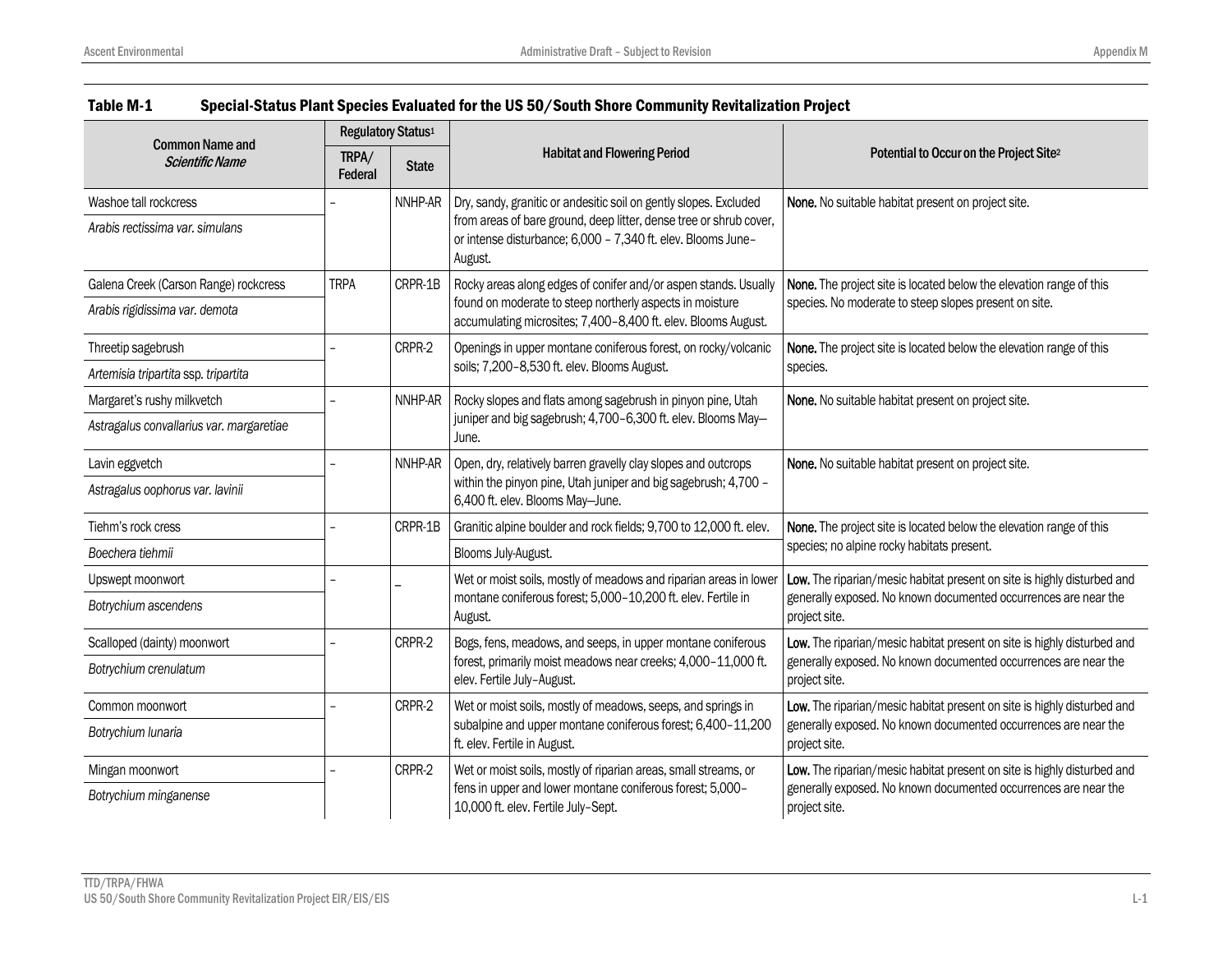|                                                  | Regulatory Status <sup>1</sup> |              |                                                                                                                                                                                                                                          |                                                                                                                                                                                                                               |
|--------------------------------------------------|--------------------------------|--------------|------------------------------------------------------------------------------------------------------------------------------------------------------------------------------------------------------------------------------------------|-------------------------------------------------------------------------------------------------------------------------------------------------------------------------------------------------------------------------------|
| <b>Common Name and</b><br><b>Scientific Name</b> | TRPA/<br>Federal               | <b>State</b> | <b>Habitat and Flowering Period</b>                                                                                                                                                                                                      | Potential to Occur on the Project Site <sup>2</sup>                                                                                                                                                                           |
| Western goblin                                   |                                | CRPR-2       | Wet or moist soils, mostly of meadows and seeps in upper and                                                                                                                                                                             | Low. The riparian/mesic habitat present on site is highly disturbed and                                                                                                                                                       |
| Botrychium montanum                              |                                |              | lower montane coniferous forest; 5,000-7,000 ft. elev. Fertile<br>July-Sept.                                                                                                                                                             | generally exposed. No known documented occurrences are near the<br>project site.                                                                                                                                              |
| Bolander's candle moss                           |                                | CRPR-2       | Wet or moist soils of meadows, seeps, and stream banks in                                                                                                                                                                                | Low. The riparian/mesic habitat present on site is highly disturbed and                                                                                                                                                       |
| Bruchia bolanderi                                |                                |              | upper and lower montane coniferous forest; 5,300-11,000 ft.<br>elev. Fertile period not specified.                                                                                                                                       | generally exposed. No known documented occurrences are near the<br>project site. Known occurrences are generally higher elevation than the<br>project site.                                                                   |
| Davy's sedge                                     |                                | CRPR-1B      | Subalpine and upper montane coniferous forests; 4,800-10,600                                                                                                                                                                             | Low. Type locality is from along the Truckee River but nearest known                                                                                                                                                          |
| Carex davyi                                      |                                |              | ft. elev. Blooms May-August.                                                                                                                                                                                                             | occurrence is east of Martis Peak at 8,230 ft on volcanic soil; and<br>species not observed during focused botanical surveys conducted in<br>2009-2010 (TTD 2015).                                                            |
| Woolly-fruited sedge                             |                                | CRPR-2       | Bogs and fens, and lake margin marshes and swamps at<br>elevations; of 1,980-6,850 ft. elev. Blooms June-July.                                                                                                                           | None. No suitable habitat present on project site.                                                                                                                                                                            |
| Carex lasiocarpa                                 |                                |              |                                                                                                                                                                                                                                          |                                                                                                                                                                                                                               |
| Mud sedge                                        |                                | CRPR-2       | Upper montane coniferous forest, lower montane coniferous<br>forest, bogs and fens, meadows and seeps, marshes and<br>swamps (in floating bogs and soggy meadows, often at edges of<br>lakes); 4,000-9,000 ft. elev. Blooms June-August. | Low. Boggy habitats that typically support this species are not present.                                                                                                                                                      |
| Carex limosa                                     |                                |              |                                                                                                                                                                                                                                          | The riparian/mesic habitat present on site is highly disturbed. Species<br>not observed during focused botanical surveys conducted in 2009-<br>2010 (TTD 2015).                                                               |
| Northern meadow sedge                            |                                | CRPR-2       | Wet meadows and seeps; 0-10,500 ft. elev. Blooms May-July.                                                                                                                                                                               | Low. The mesic habitats present on site is highly disturbed. Species not<br>observed during focused botanical surveys conducted in 2009-2010<br>(TTD 2015). Nearest known occurrence is from near Barker Pass at<br>7,800 ft. |
| Carex praticola                                  |                                |              |                                                                                                                                                                                                                                          |                                                                                                                                                                                                                               |
| Bodie Hills draba                                |                                | NNHP-AR      | Rocky flats, sagebrush, slopes and pinyon/juniper woodland;<br>7,500-9,000 ft. elev. Blooms May-June.                                                                                                                                    | None. No suitable habitat present on project site. Project site is below<br>the elevation range of this species.                                                                                                              |
| Cusickiella quadricostata                        |                                |              |                                                                                                                                                                                                                                          |                                                                                                                                                                                                                               |
| Tahoe draba                                      | <b>TRPA</b>                    | CRPR-1B,     | Alpine boulder and rock fell field in rock crevices and open                                                                                                                                                                             | None. Species occurs at much higher elevations than occur on the                                                                                                                                                              |
| Draba asterophora var. asterophora               |                                | NNHP-AR      | granite talus slopes, subalpine coniferous forest, usually on<br>northeast-facing slopes; 8,200-10,500 ft. elev. Blooms July-<br>September.                                                                                              | project site. No suitable habitat present on project site                                                                                                                                                                     |
| Cup Lake draba                                   | TRPA.                          | CRPR-1B      | Subalpine coniferous forest on steep, gravelly or rocky slopes;<br>8,200-9,200 ft. elev.                                                                                                                                                 | None. Species occurs at much greater elevations than occur on the<br>project site. No suitable habitat present on project site                                                                                                |
| Draba asterophora var. macrocarpa                |                                |              | Blooms July-August.                                                                                                                                                                                                                      |                                                                                                                                                                                                                               |
| Steamboat monkeyflower                           |                                | NNHP-AR      |                                                                                                                                                                                                                                          |                                                                                                                                                                                                                               |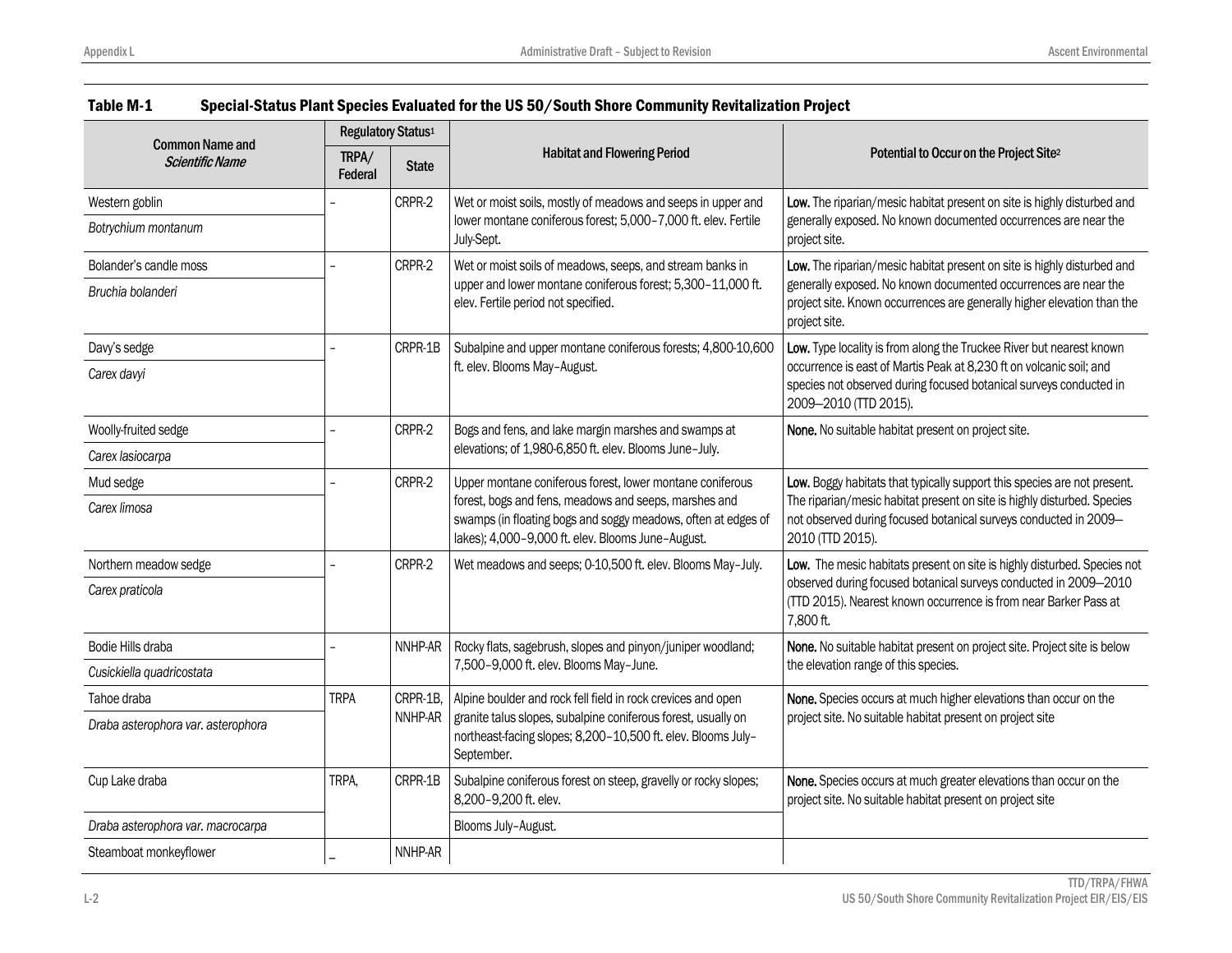| <b>Common Name and</b>               | Regulatory Status <sup>1</sup> |              |                                                                                                                                             |                                                                                                                                                                                                                                                                      |
|--------------------------------------|--------------------------------|--------------|---------------------------------------------------------------------------------------------------------------------------------------------|----------------------------------------------------------------------------------------------------------------------------------------------------------------------------------------------------------------------------------------------------------------------|
| <b>Scientific Name</b>               | TRPA/<br>Federal               | <b>State</b> | <b>Habitat and Flowering Period</b>                                                                                                         | Potential to Occur on the Project Site <sup>2</sup>                                                                                                                                                                                                                  |
| Diplacus ovatus                      |                                |              | Rocky clay in sagebrush flats; 4,000-5,900 ft. elev. Blooms<br>April-July.                                                                  | None. No suitable habitat present on project site. Project site is above<br>the elevation range of this species.                                                                                                                                                     |
| Oregon fireweed                      |                                | CRPR-1B      | Upper montane coniferous forest, lower montane coniferous                                                                                   | Low. Mesic habitat on project site is highly disturbed, and elevations of                                                                                                                                                                                            |
| Epilobium oreganum                   |                                |              | forest, in or near streams, bogs, or fens; often in serpentine soils<br>(broad endemic); 1,600-7,300 ft. elev. Blooms June-<br>September.   | known occurrences generally lower than that of project site. Species not<br>observed during focused botanical surveys conducted in 2009-2010<br>(TTD 2015).                                                                                                          |
| Marsh willowherb                     |                                | CRPR-2       | Bogs and fens, meadows, and seeps; 7,218 ft. elev.                                                                                          | Low. Known in California only from Grass Lake in El Dorado County and                                                                                                                                                                                                |
| Epilobium palustre                   |                                |              | Blooms July-August.                                                                                                                         | Willow Lake in Plumas County. Species not observed during focused<br>botanical surveys conducted in 2009-2010 (TTD 2015).                                                                                                                                            |
| Nevada daisy                         |                                | CRPR-2       | Rocky flats, generally in sagebrush scrub or pinyon and juniper<br>woodland; 4,500-9,500 ft. elev. Blooms May-July.                         | None. No suitable open rocky habitat present on project site. Species                                                                                                                                                                                                |
| Erigeron eatonii var. nevadincola    |                                |              |                                                                                                                                             | not observed during focused botanical surveys conducted in 2009-<br>2010 (TTD 2015).                                                                                                                                                                                 |
| Starved daisy                        |                                | CRPR-1B      | Cracks or clefts in granite outcrops; 6,000-8,500 ft. elev.                                                                                 | None. No suitable open rocky habitat present on project site and                                                                                                                                                                                                     |
| Erigeron miser                       |                                |              | Blooms June-October.                                                                                                                        | elevations of known occurrences generally much higher than that of<br>project site. Species not observed during focused botanical surveys<br>conducted in 2009-2010 (TTD 2015).                                                                                      |
| Slide Mountain buckwheat             |                                | NNHP-AR      | Granite sandy or gravelly to rocky slopes, sagebrush communities<br>and montane woodlands; 5,500-8,200 ft. elev. Blooms June-<br>September. | None. No suitable habitat present on project site.                                                                                                                                                                                                                   |
| Eriogonum ovalifolium var. eximium   |                                |              |                                                                                                                                             |                                                                                                                                                                                                                                                                      |
| Torrey (Donner Pass) buckwheat       |                                | CRPR-1B      | Highly erosive, shallow, rocky volcanic soils with sparse<br>vegetation; 6,000-8,600 ft. elev. Blooms July-September.                       | None. No suitable volcanic soils or habitat present in project site and<br>known occurrences generally from higher elevation than that of project<br>site.                                                                                                           |
| Eriogonum umbellatum var. torreyanum |                                |              |                                                                                                                                             |                                                                                                                                                                                                                                                                      |
| American manna grass                 |                                | CRPR-2       | Bog, fens, meadows, seeps, marshes, and swamps; streambanks                                                                                 | Low. Known occurrences from along Truckee River are from lower<br>elevations than occur on the project site. Mesic habitats on the project<br>site are highly disturbed. Species not observed during focused botanical<br>surveys conducted in 2009-2010 (TTD 2015). |
| Glyceria grandis                     |                                |              | and lake margins; 50-6,500 ft. elev. Blooms June-August.                                                                                    |                                                                                                                                                                                                                                                                      |
| Sand cholla                          |                                | NNHP-AR      | Dry, open, loose and sandy soils, sometimes gravelly or rock of                                                                             | None. No suitable habitat present on project site. Project site is located                                                                                                                                                                                           |
| Grusonia pulchella                   |                                |              | valley floors in lower pinyon-juniper woodlands; 3,900-5,000 ft.<br>elev. Blooms May-June.                                                  | above the elevation range of this species.                                                                                                                                                                                                                           |
| Blandow's bog-moss                   |                                | CRPR-2       | Bogs and fens with calcareous groundwater in subalpine                                                                                      | None. No suitable fen habitat present on project site.                                                                                                                                                                                                               |
| Helodium blandowii                   |                                |              | coniferous forest; 5,000-9,500 ft. elev. Fertile period unknown.                                                                            |                                                                                                                                                                                                                                                                      |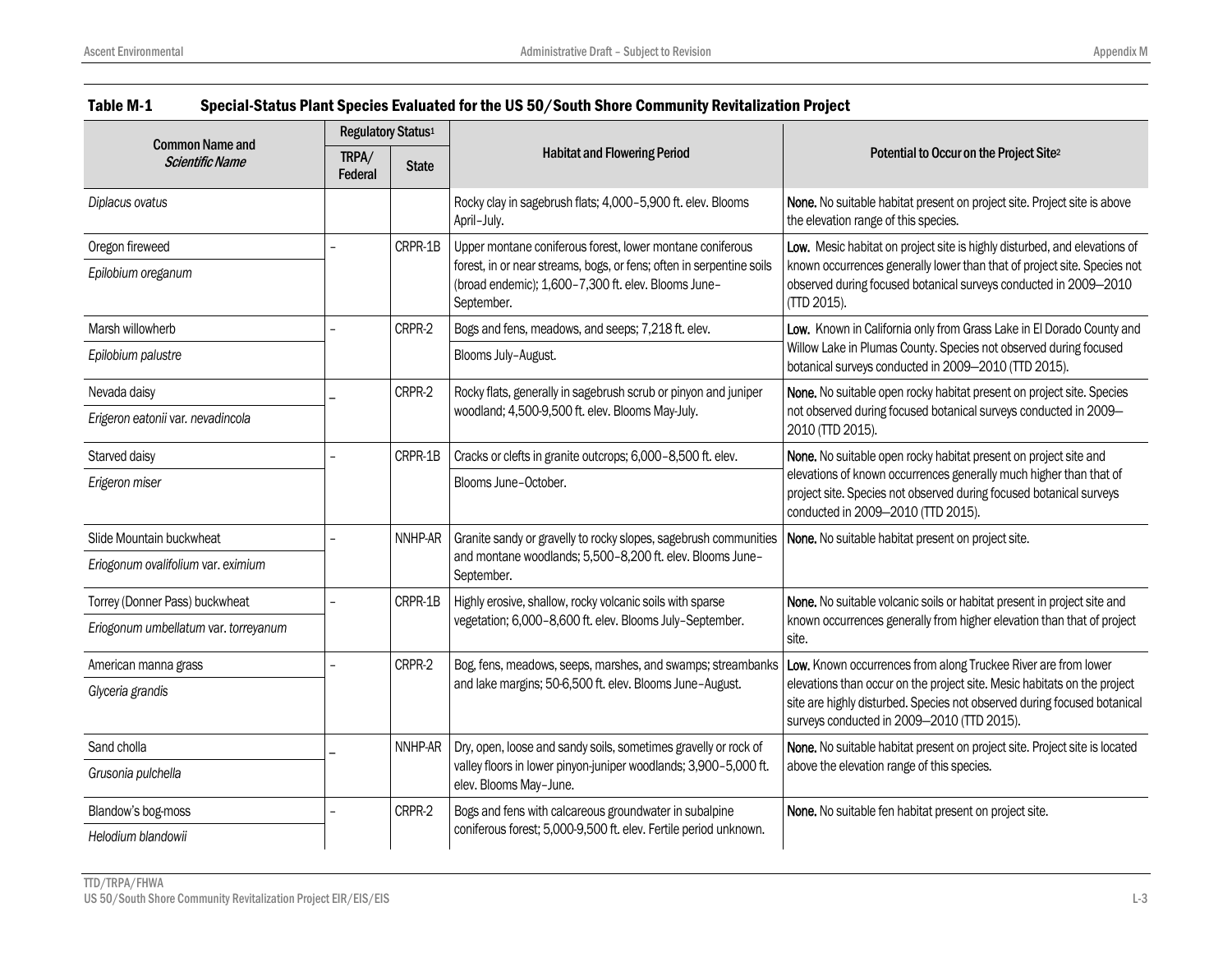| <b>Common Name and</b><br><b>Scientific Name</b> | Regulatory Status <sup>1</sup> |                 | <b>Habitat and Flowering Period</b>                                                                                                                                                                                                                 |                                                                                                                                                          |
|--------------------------------------------------|--------------------------------|-----------------|-----------------------------------------------------------------------------------------------------------------------------------------------------------------------------------------------------------------------------------------------------|----------------------------------------------------------------------------------------------------------------------------------------------------------|
|                                                  | TRPA/<br>Federal               | <b>State</b>    |                                                                                                                                                                                                                                                     | Potential to Occur on the Project Site <sup>2</sup>                                                                                                      |
| Short-leaved hulsea                              |                                | CRPR-1B         | Upper and lower montane coniferous forest, primarily red fir                                                                                                                                                                                        | None. No suitable habitat present on project site and known                                                                                              |
| Hulsea brevifolia                                |                                |                 | forests, on volcanic or granitic gravel or sand, or on slate; 4,200-<br>10,500 ft. elev. Blooms May-August.                                                                                                                                         | occurrences are generally from higher elevations than occur on the<br>project site.                                                                      |
| Pine Nut Mountains mousetails                    |                                | NNHP-AR         | Seasonally or periodically wet, otherwise moist granite soils or                                                                                                                                                                                    | None. No suitable habitat present on project site. Project site is located                                                                               |
| Ivesia pityocharis                               |                                |                 | sod of meadow margins; associated with springs and drainages;<br>6,900 - 8,500 ft. elev. Blooms July-September.                                                                                                                                     | below the elevation range of this species.                                                                                                               |
| Plumas ivesia                                    |                                | CRPR-1B         | Vernally wet portions of meadows and alkali flats, and in vernal                                                                                                                                                                                    | None. No suitable volcanic soils or habitat present on project site.                                                                                     |
| Ivesia sericoleuca                               |                                |                 | pools within sagebrush scrub or lower montane coniferous forest,<br>often on volcanic soils; 4,300-7,200 ft. elev. Blooms May-<br>October.                                                                                                          |                                                                                                                                                          |
| Webber's ivesia                                  | FC                             | CRPR-1B.        | Shallow, clayey soils derived from andesitic rock. Typically found<br>on sparsely to moderately densely vegetated sites in low sage<br>scrub in association with dwarfed or cushion-like perennial herbs;<br>3,000-7,000 ft. elev. Blooms May-July. | None. No suitable habitat present on project site and species known in<br>California only from Sierra and Dog Valleys.                                   |
| Ivesia webberi                                   |                                | NCE.<br>NNHP-AR |                                                                                                                                                                                                                                                     |                                                                                                                                                          |
| Santa Lucia dwarf rush                           |                                | CRPR-1B         | Wet, sandy soils in riparian habitats, meadows and seeps, and<br>vernal pools within chaparral, sagebrush scrub, and lower<br>montane coniferous forest; 1,000-6,700 ft. elev. Blooms April-<br>July.                                               | Low. Mesic habitats on project site are highly disturbed. Species not<br>observed during focused botanical surveys conducted in 2009-2010<br>(TTD 2015). |
| Juncus luciensis                                 |                                |                 |                                                                                                                                                                                                                                                     |                                                                                                                                                          |
| Sierra Valley lewisia                            |                                | CRPR-3          | Ridge tops or flat open spaces with widely spaced trees and<br>sandy granite, slate or volcanic rubble in upper montane<br>coniferous forest; 5,000 to 7,000 ft. elev. Blooms May-August.                                                           | None. No suitable volcanic soils or habitat present on project site.                                                                                     |
| Lewisia kelloggii ssp. hutchisonii               |                                |                 |                                                                                                                                                                                                                                                     |                                                                                                                                                          |
| Kellogg's lewisia                                |                                |                 | Ridge tops in decomposed granite, volcanic ash, or rubble in<br>upper montane coniferous forest; 4,500-8,000 ft. elev. Blooms<br>June-August.                                                                                                       | None. No suitable volcanic soils or habitat present on project site.                                                                                     |
| Lewisia kelloggii ssp. kelloggii                 |                                |                 |                                                                                                                                                                                                                                                     |                                                                                                                                                          |
| Long-petaled lewisia                             | <b>TRPA</b>                    | CRPR-1B         | Northerly exposures on slopes and ridge tops in alpine boulder                                                                                                                                                                                      | None. The project site is located below the elevation range of this<br>species. No suitable fell field habitat present on project site.                  |
| Lewisia longipetala                              |                                |                 | and rock field, subalpine coniferous forest; often found near the<br>margins of persistent snow banks in wet soils 8,200-9,400 ft.<br>elev. Blooms July-August.                                                                                     |                                                                                                                                                          |
| Broad-nerved hump moss                           |                                | CRPR-2          | Bogs and fens, and permanently wet meadows, typically spring<br>fed, in subalpine and upper montane coniferous forest; 4,200-<br>8,200 ft. elev.                                                                                                    | None. No suitable fen habitat present on project site.                                                                                                   |
| Meesia uliginosa                                 |                                |                 | Fertile period not specified.                                                                                                                                                                                                                       |                                                                                                                                                          |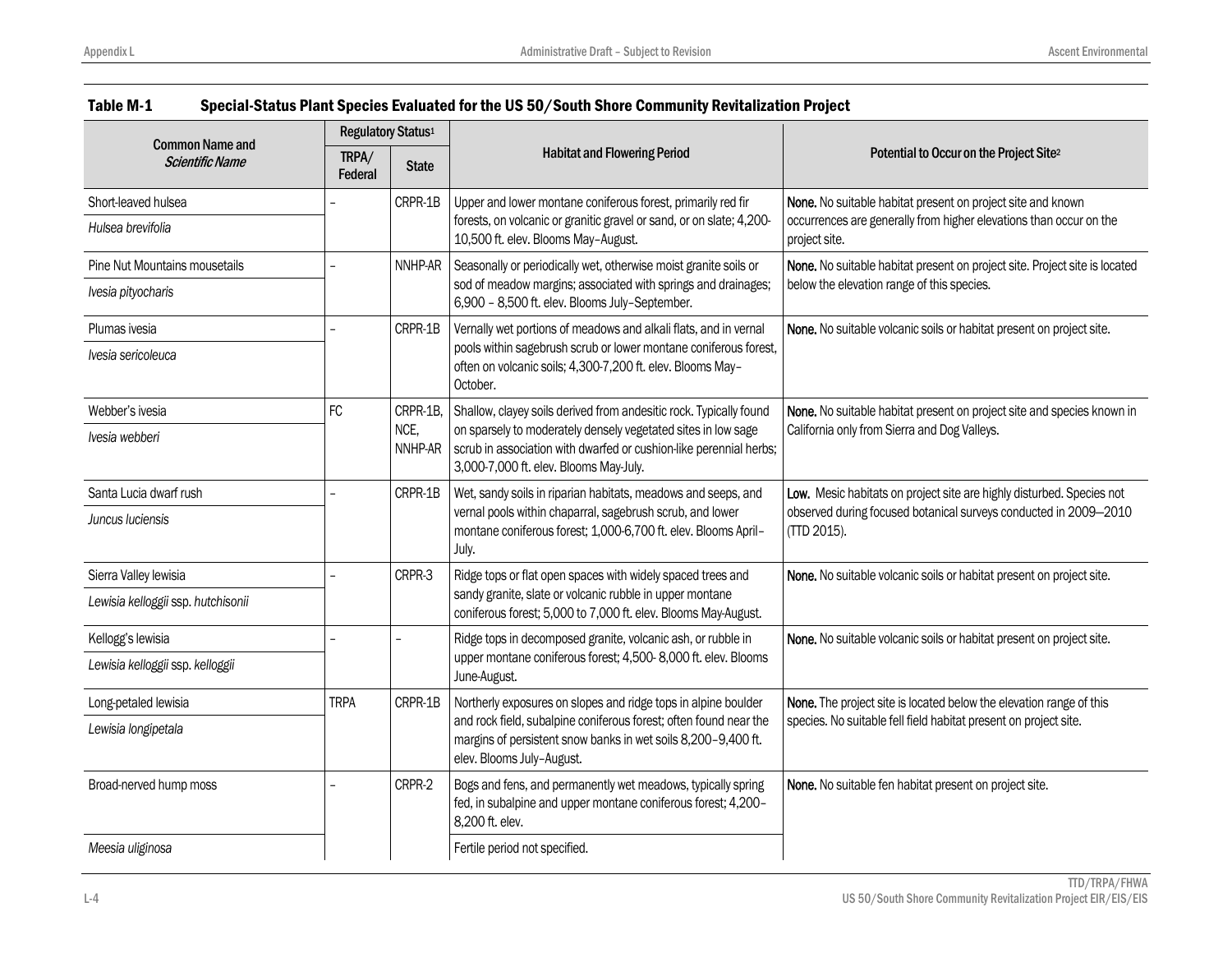| <b>Common Name and</b>       | Regulatory Status <sup>1</sup> |                    |                                                                                                                                                    |                                                                                                                                                                                                                                                           |
|------------------------------|--------------------------------|--------------------|----------------------------------------------------------------------------------------------------------------------------------------------------|-----------------------------------------------------------------------------------------------------------------------------------------------------------------------------------------------------------------------------------------------------------|
| <b>Scientific Name</b>       | TRPA/<br>Federal               | <b>State</b>       | <b>Habitat and Flowering Period</b>                                                                                                                | Potential to Occur on the Project Site <sup>2</sup>                                                                                                                                                                                                       |
| Wassuk beardtongue           |                                | NNHP-AR            | Open, rocky to gravelly soils on limestone shores, decomposed                                                                                      | None. No suitable habitat present on project site.                                                                                                                                                                                                        |
| Penstemon rubicundus         |                                |                    | granite slopes and rocky drainage bottoms; 4,200-6,800 ft. elev.<br>Blooms June-August.                                                            |                                                                                                                                                                                                                                                           |
| Whitebark pine               | FC                             |                    | Thin, rocky, cold soils at or near timberline in subalpine forests;                                                                                | None. Known occurrences in the Lake Tahoe basin are from much                                                                                                                                                                                             |
| Pinus albicaulis             |                                |                    | 7,000-12,000 ft. elev.                                                                                                                             | higher elevations than occur on the project site.                                                                                                                                                                                                         |
| Williams combleaf            |                                | NCE.               | Relatively barren sandy to sandy clay, even mud bottoms of                                                                                         | None. No suitable habitat present on project site.                                                                                                                                                                                                        |
| Polyctenium williamsiae      |                                | NNHP-AR            | seasonal lakes in sagebrush and pinyon-juniper woodlands;<br>5,600-8,900 ft. elev. Blooms March-July.                                              |                                                                                                                                                                                                                                                           |
| Alder buckthorn              |                                | CRPR-2             | Meadows, seeps, and riparian scrub within lower and upper<br>montane coniferous forests; 4,500-7,000 ft. elev. Blooms May-<br>July.                | Low. Mesic habitats on the project site are highly disturbed. Species not<br>observed during focused botanical surveys conducted in 2009-2010<br>(TTD 2015), and known occurrences are generally from lower elevations<br>than occur on the project site. |
| Rhamnus alnifolia            |                                |                    |                                                                                                                                                    |                                                                                                                                                                                                                                                           |
| Tahoe yellow cress           | TRPA.                          | CE.                | Decomposed granitic beaches on Lake Tahoe; species is                                                                                              | None. Only occurs on beaches of Lake Tahoe.                                                                                                                                                                                                               |
| Rorippa subumbellata         | FC                             | CRPR-1B<br>NNHP-AR | endemic to Lake Tahoe Basin beaches; 6,217-6,234 ft. elev.<br>Blooms May-Sept.                                                                     |                                                                                                                                                                                                                                                           |
| Water bulrush                |                                | CRPR-2             | Bogs and fens, marshes and swamps (montane lake margins in<br>shallow water); 2,461-7,661 ft. elev. Blooms July-August.                            | Low. No suitable habitat present; mesic habitats on the project site are<br>highly disturbed.                                                                                                                                                             |
| Schoenoplectus subterminalis |                                |                    |                                                                                                                                                    |                                                                                                                                                                                                                                                           |
| Marsh skullcap               |                                | CRPR-2             | Meadows, seeps, marshes, and swamps in sunny openings in<br>lower montane coniferous forest; 0-7,000 ft. elev. Blooms June-<br>September.          | Low. No marsh habitat is present on site and although the wet meadow<br>habitat could potentially provide habitat, it is highly disturbed. Species<br>not observed during focused botanical surveys conducted in 2009-<br>2010 (TTD 2015).                |
| Scutellaria galericulata     |                                |                    |                                                                                                                                                    |                                                                                                                                                                                                                                                           |
| Munro's desert mallow        |                                | CRPR-2             | Sagebrush scrub; 6,560 ft. elev. Blooms May-June.                                                                                                  | Low. Known in CA from a single herbarium specimen from 1922 "near                                                                                                                                                                                         |
| Sphaeralcea munroana         |                                |                    |                                                                                                                                                    | Squaw Creek in Placer County at about 6,500 ft." Species not observed<br>during focused botanical surveys conducted in 2009-2010 (TTD<br>2015).                                                                                                           |
| Tiehm peppercress            |                                | NNHP-AR            | Dry, open, very rocky clay soils, bare boulders derived from basalt                                                                                | None. No suitable habitat present on the project site.                                                                                                                                                                                                    |
| Stroganowia tiehmii          |                                |                    | or other volcanic rock. Generally on gentle to steep slopes in<br>sagebrush and lower juniper woodland; 4,800-6, 100 ft. elev.<br>Blooms May-June. |                                                                                                                                                                                                                                                           |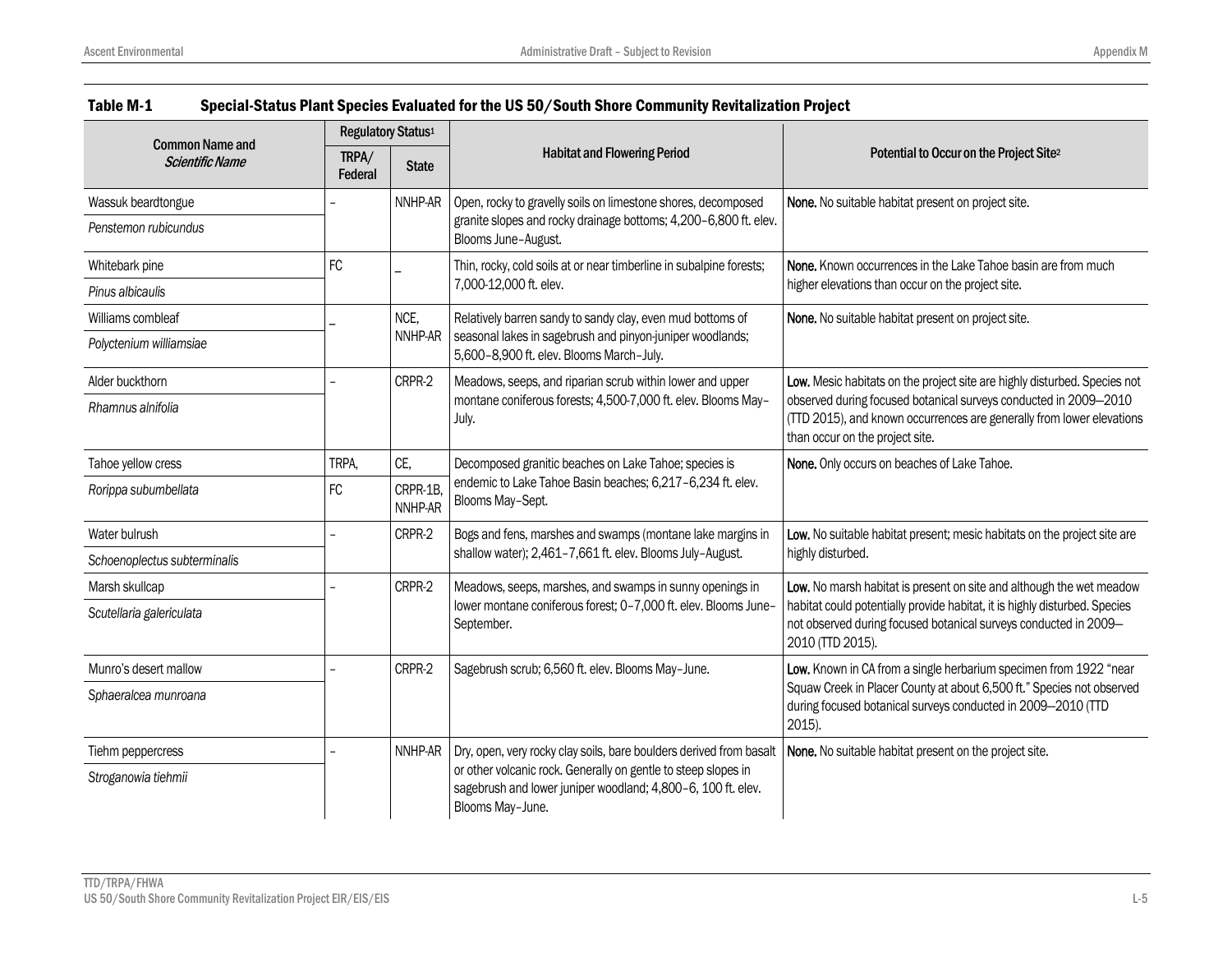#### Table M-1 Special-Status Plant Species Evaluated for the US 50/South Shore Community Revitalization Project Common Name and Scientific NameRegulatory Status<sup>1</sup>  $TRPA /$  State State Habitat and Flowering Period Potential to Occur on the Project Site<sup>2</sup> Federal Slender-leaved pondweed – CRPR-2 Shallow, clear water of lakes and rivers; 900–8,000 ft. elev. Blooms May–July. None. No suitable habitat present on the project site. *Stuckenia filiformis* Crème-flowered bladderwort  $\vert - \vert$  CRPR-2 Meadows and seeps, marshes and swamps (lake margins); shallow acidic waters. 4,691–4,724 ft. elev. Blooms June–July. species. *Utricularia ochroleuca* None. The project site is located below the elevation range of this 1Regulatory Status Codes: TRPA/Federal: TRPA = TRPA sensitive/threshold species FC = Federal candidate for listing FT = Federal Threatened State: CA (California Department of Fish and Wildlife) CE = California Endangered CRPR = California Rare Plant Rank 1A = Plants presumed extinct in California 1B = Plants considered rare or endangered in California and elsewhere 2 = Plants considered rare or endangered in California, but more common elsewhere. NV (Nevada Natural Heritage Program) NCE = Nevada Critically Endangered (and Fully Protected under N.A.C 527.010) NNHP-AR = Nevada Natural Heritage Program At-Risk Species 2Potential for Occurrence DefinitionsPresent – Species was observed during site visits conducted for this analysis or was documented on the site by another reputable source. High – All of the species' specific life history requirements can be met by habitat present on the site, and populations are known to occur in the immediate vicinity. Moderate - Some or all of the species life history requirements are provided by habitat on the site; populations may not be known to occur in the immediate vicinity, but are known to occur in the region (Tahoe Basin).

Low – Species not likely or expected to occur due to marginal habitat quality or distance from known occurrences.

None – None of the species' life history requirements are provided by habitat on the site and/or the site is outside of the known distribution for the species.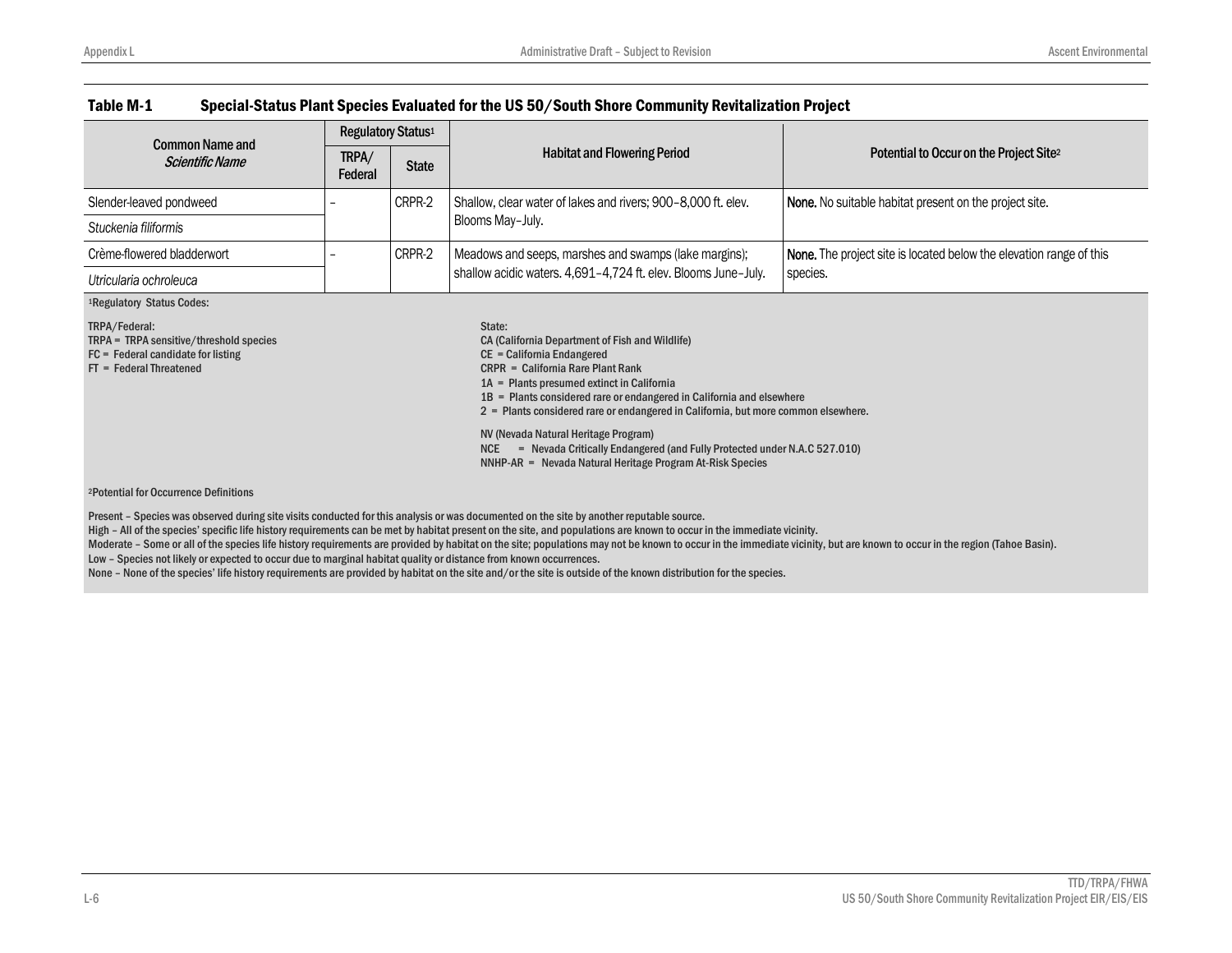|                                  | Regulatory Status <sup>1</sup> |                        |                                                                                                                                                                                                                                                                                                                |                                                                                                                                                                         |
|----------------------------------|--------------------------------|------------------------|----------------------------------------------------------------------------------------------------------------------------------------------------------------------------------------------------------------------------------------------------------------------------------------------------------------|-------------------------------------------------------------------------------------------------------------------------------------------------------------------------|
| Common Name and Scientific Name  | TRPA/<br>Federal               | State/<br><b>Other</b> | <b>Habitat Associations</b>                                                                                                                                                                                                                                                                                    | Potential to Occur or Be Affected on the Project Site <sup>2</sup>                                                                                                      |
| Invertebrates                    |                                |                        |                                                                                                                                                                                                                                                                                                                |                                                                                                                                                                         |
| Northern Sierra endemic ant      |                                |                        | NNHP-AR   Montane ant found in coniferous forest of the northern Sierra.                                                                                                                                                                                                                                       | Low. Not expected to occur on the project site. While little is known                                                                                                   |
| Formica microphthalma            |                                |                        |                                                                                                                                                                                                                                                                                                                | about this species, most Formica ants require coarse woody debris,<br>rocks, or other material for nesting; these features are in low<br>abundance on the project site. |
| Fish                             |                                |                        |                                                                                                                                                                                                                                                                                                                |                                                                                                                                                                         |
| Lahontan lake tui chub           |                                | C-SSC                  | Pelagic fish that feed on zooplankton in the open water of Lake                                                                                                                                                                                                                                                | None. Not known nor expected to occur outside of Lake Tahoe.                                                                                                            |
| Gila bicolor pectinifer          |                                |                        | Tahoe.                                                                                                                                                                                                                                                                                                         |                                                                                                                                                                         |
| Lahontan cutthroat trout         | TRPA, FT                       | NNHP-AR                | Only trout species native to lakes and streams in the Tahoe Basin.<br>Found in both lake and stream habitats, but spawn in stream<br>environments. Lahontan cutthroat trout (LCT) requires gravels and<br>riffles for spawning and generally does not persist or occur with<br>nonnative salmonids.            | None. No suitable aquatic habitat present on the project site.                                                                                                          |
| Oncorhynchus clarki henshawi     |                                |                        |                                                                                                                                                                                                                                                                                                                |                                                                                                                                                                         |
| <b>Reptiles</b>                  |                                |                        |                                                                                                                                                                                                                                                                                                                |                                                                                                                                                                         |
| Sierra alligator lizard          |                                | NNHP-AR                | Generally found in cool and damp woodlands, forests, and                                                                                                                                                                                                                                                       | Low. Suitable habitat is not present on the project site.                                                                                                               |
| Elgaria coerulea palmeri         |                                |                        | grasslands. Also found in overgrown grassy areas near streams,<br>rock outcrops and talus. This species tends to hide in brush or<br>under rocks.                                                                                                                                                              |                                                                                                                                                                         |
| Amphibians                       |                                |                        |                                                                                                                                                                                                                                                                                                                |                                                                                                                                                                         |
| Yosemite toad                    | FT                             | C-SSC                  | Endemic California toad found in wet meadows between 4,000                                                                                                                                                                                                                                                     | None. Suitable habitat is not present on the project site; also, the                                                                                                    |
| Bufo canarus                     |                                |                        | and 12,000 feet in the Sierra Nevada from Alpine County south to<br>Fresno County.                                                                                                                                                                                                                             | project site is outside the known range of this species.                                                                                                                |
| Mount Lyell salamander           |                                | C-SSC                  | Isolated populations occur in the Sierra Nevada, from Sierra                                                                                                                                                                                                                                                   | Low. Suitable habitat is not present on the project site.                                                                                                               |
| Hydromantes platycephalus        |                                |                        | County south to Tulare County, at approximately 4,000-12,000<br>feet elevation. Associated with large rock outcrops in mixed<br>conifer, red fir, lodgepole pine, and subalpine habitats. Individuals<br>usually found on the ground surface, in areas of open water in the<br>form of seeps, drips, or spray. |                                                                                                                                                                         |
| Sierra Nevada yellow-legged frog | FE.                            | C-ST,                  | Occurs in upper elevation lakes, ponds, bogs, and slow-moving                                                                                                                                                                                                                                                  | Low. The only known population in the Tahoe Basin occurs at Hell Hole                                                                                                   |
| Rana sierrae                     |                                | NNHP-AR                | alpine streams. Most Sierra Nevada populations are found<br>between 6,000-12,000 feet elevation. Almost always found                                                                                                                                                                                           | bog, in the southern end of the Lake Tahoe Basin. Several occurrence<br>records are located just outside the Tahoe Basin in Desolation                                  |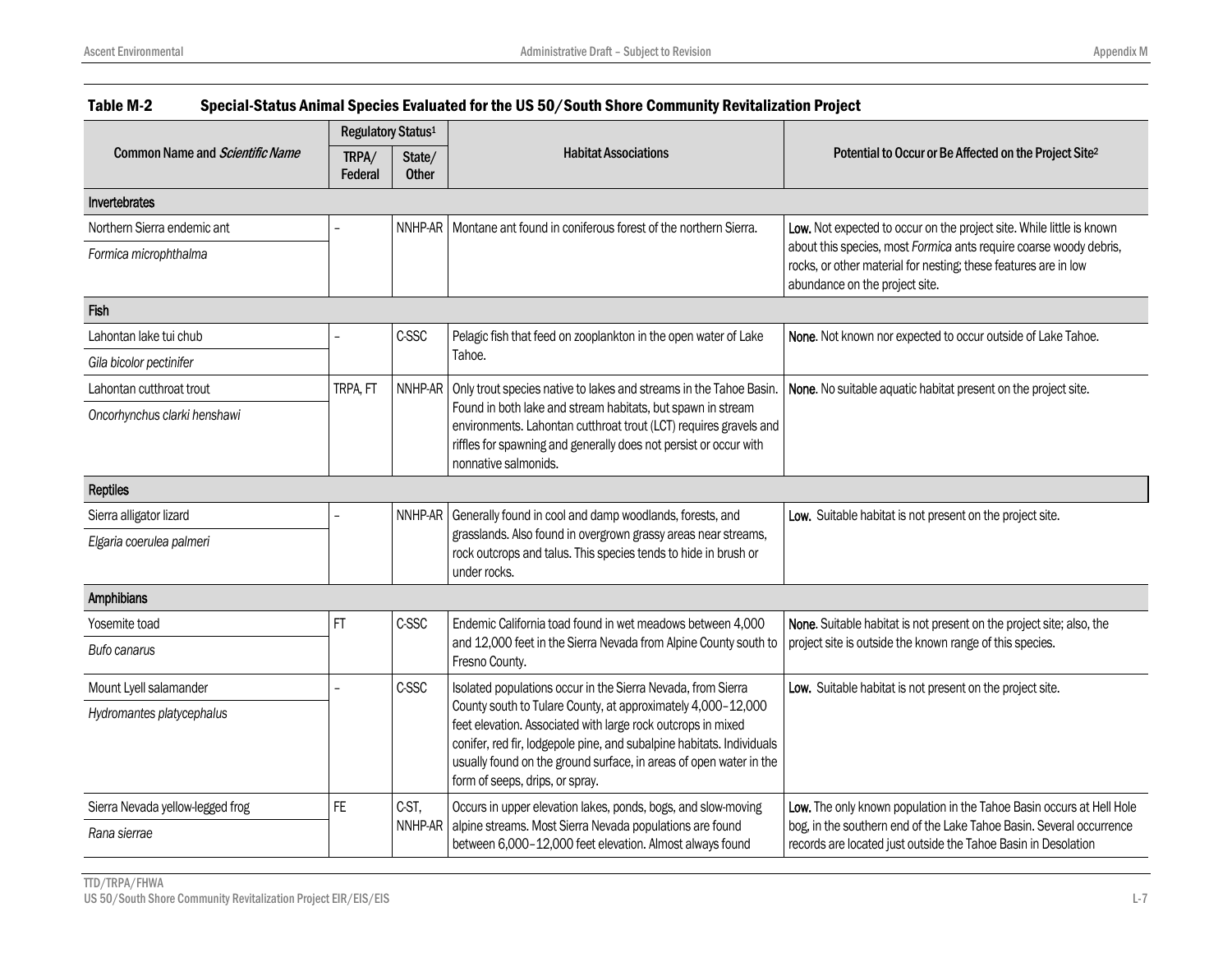|                                  | Regulatory Status <sup>1</sup> |                        |                                                                                                                                                                                                                                                                                                                                                                                                                                                                                                                                                                                                                                                                                                                                                                                                                                                                                                                                                                                                                                                                                                                                                                                                                                                                                                                                                         |                                                                                                                                                                                                                                                                                                                                                                                                             |
|----------------------------------|--------------------------------|------------------------|---------------------------------------------------------------------------------------------------------------------------------------------------------------------------------------------------------------------------------------------------------------------------------------------------------------------------------------------------------------------------------------------------------------------------------------------------------------------------------------------------------------------------------------------------------------------------------------------------------------------------------------------------------------------------------------------------------------------------------------------------------------------------------------------------------------------------------------------------------------------------------------------------------------------------------------------------------------------------------------------------------------------------------------------------------------------------------------------------------------------------------------------------------------------------------------------------------------------------------------------------------------------------------------------------------------------------------------------------------|-------------------------------------------------------------------------------------------------------------------------------------------------------------------------------------------------------------------------------------------------------------------------------------------------------------------------------------------------------------------------------------------------------------|
| Common Name and Scientific Name  | TRPA/<br>Federal               | State/<br><b>Other</b> | <b>Habitat Associations</b>                                                                                                                                                                                                                                                                                                                                                                                                                                                                                                                                                                                                                                                                                                                                                                                                                                                                                                                                                                                                                                                                                                                                                                                                                                                                                                                             | Potential to Occur or Be Affected on the Project Site <sup>2</sup>                                                                                                                                                                                                                                                                                                                                          |
|                                  |                                |                        | within 3.280853 feet of water, and associated with montane<br>riparian habitats in lodgepole pine, ponderosa pine, Jeffrey pine,<br>sugar pine, white fir, whitebark pine, and wet meadow vegetation<br>types. Alpine lakes inhabited by mountain yellow-legged frogs<br>generally have grassy or muddy margin habitat, although below<br>treeline sandy and rocky shores may be preferred. Suitable<br>stream habitat can be highly variable, from high gradient streams<br>with plunge pools and waterfalls, to low gradient sections through<br>alpine meadows. Low-gradient streams are preferred because<br>breeding and tadpole development cannot occur in streams with<br>fast-moving water. Small streams are generally unoccupied and<br>have no potential breeding locations because of the lack of depth<br>for overwintering and refuge. Although Sierra Nevada yellow-<br>legged frogs have been observed successfully breeding in shallow<br>locations less than 7 feet deep, typically depth is an important<br>factor for breeding locations since adults and larvae require<br>overwintering habitat. For up to nine months, adults and larvae<br>will live/hibernate below ice, or in nonfrozen portions of ponds or<br>lakes, so adequate depth (greater than 2 m) is necessary to avoid<br>having the pond or lake freeze through. | Wilderness. Limited occurrence records are also present on the Tahoe<br>National Forest, with the largest known population in the Soda Springs<br>area. However, no known occurrences are near the project site.<br>Additionally, suitable habitat is not present on the project site because<br>of hydrologic conditions, presence of predators (e.g., nonnative trout),<br>and disturbed aquatic habitat. |
| <b>Birds</b>                     |                                |                        |                                                                                                                                                                                                                                                                                                                                                                                                                                                                                                                                                                                                                                                                                                                                                                                                                                                                                                                                                                                                                                                                                                                                                                                                                                                                                                                                                         |                                                                                                                                                                                                                                                                                                                                                                                                             |
| Waterfowl species (collectively) | <b>TRPA</b>                    |                        | Nest and roost in wetlands and around waters such as lakes,<br>creeks, drainages, marshes, and wet meadows.                                                                                                                                                                                                                                                                                                                                                                                                                                                                                                                                                                                                                                                                                                                                                                                                                                                                                                                                                                                                                                                                                                                                                                                                                                             | Low - nesting habitat. Marginal nesting habitat is present on the project<br>site, primarily due to the level of recreational and other disturbances.<br>However, waterfowl species may occasionally use the area for resting<br>and foraging.                                                                                                                                                              |
| Northern goshawk                 | <b>TRPA</b>                    | C-SSC,                 | In the Sierra Nevada, this species generally requires mature                                                                                                                                                                                                                                                                                                                                                                                                                                                                                                                                                                                                                                                                                                                                                                                                                                                                                                                                                                                                                                                                                                                                                                                                                                                                                            | Low. Potential foraging habitat is present on the project site, however it                                                                                                                                                                                                                                                                                                                                  |
| Accipiter gentilis               |                                | NNHP-AR                | conifer forests with large trees, snags, downed logs, dense canopy<br>cover, and open understories for nesting; aspen stands also are<br>used for nesting. Foraging habitat includes forests with dense to<br>moderately open overstories and open understories interspersed<br>with meadows, brush patches, riparian areas, or other natural or<br>artificial openings. Goshawks reuse old nest structures and                                                                                                                                                                                                                                                                                                                                                                                                                                                                                                                                                                                                                                                                                                                                                                                                                                                                                                                                         | is highly disturbed.                                                                                                                                                                                                                                                                                                                                                                                        |

maintain alternate nest sites.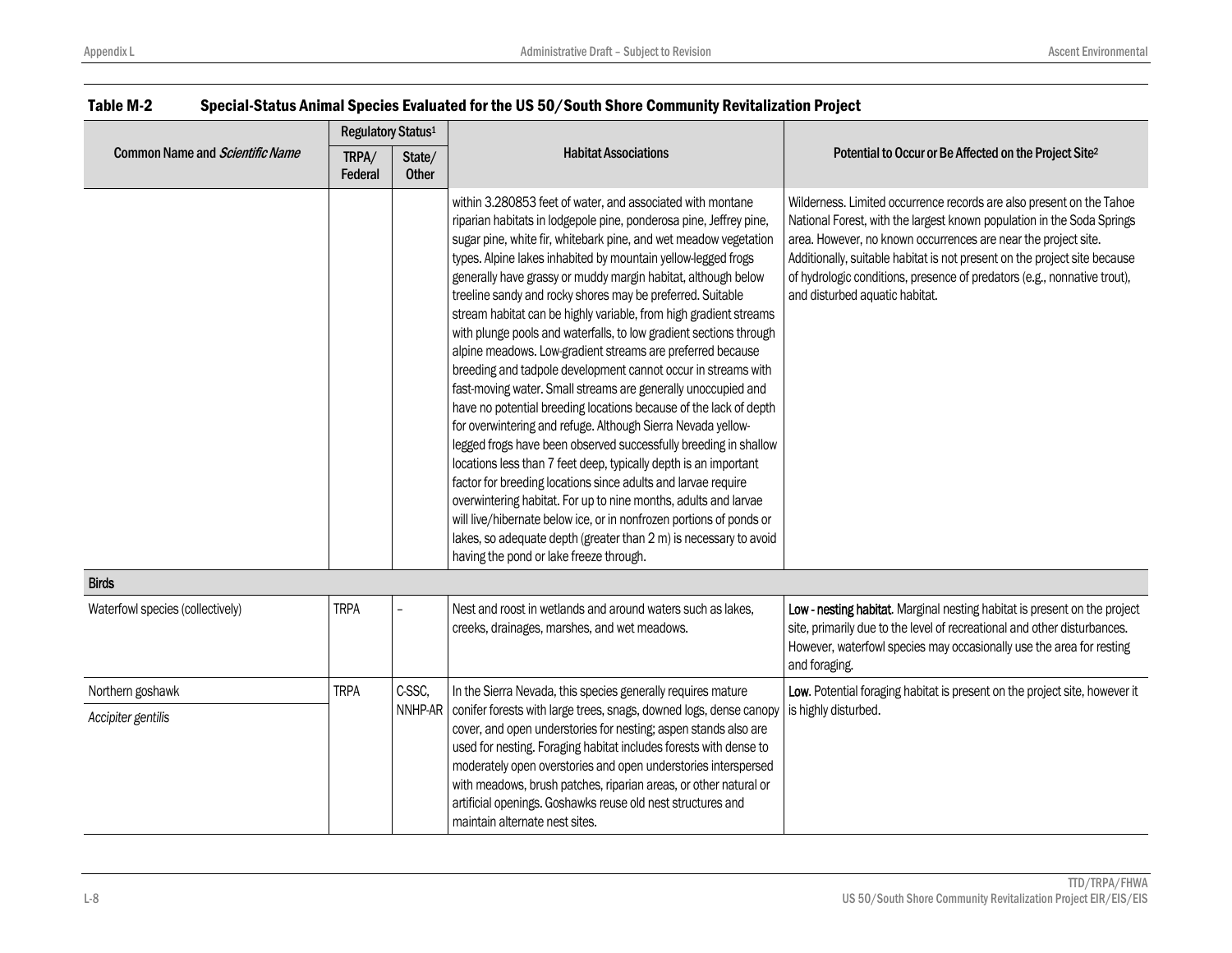|                                 | Regulatory Status <sup>1</sup> |                                                                                                                                                                                                                                 |                                                                                                                                                                                                                                                                                                                                                                                                                                                                                                                                                                                                                              |                                                                                                                                                                                                                                                                                                                                                          |
|---------------------------------|--------------------------------|---------------------------------------------------------------------------------------------------------------------------------------------------------------------------------------------------------------------------------|------------------------------------------------------------------------------------------------------------------------------------------------------------------------------------------------------------------------------------------------------------------------------------------------------------------------------------------------------------------------------------------------------------------------------------------------------------------------------------------------------------------------------------------------------------------------------------------------------------------------------|----------------------------------------------------------------------------------------------------------------------------------------------------------------------------------------------------------------------------------------------------------------------------------------------------------------------------------------------------------|
| Common Name and Scientific Name | TRPA/<br>Federal               | State/<br><b>Other</b>                                                                                                                                                                                                          | <b>Habitat Associations</b>                                                                                                                                                                                                                                                                                                                                                                                                                                                                                                                                                                                                  | Potential to Occur or Be Affected on the Project Site <sup>2</sup>                                                                                                                                                                                                                                                                                       |
| Northern harrier                |                                | C-SSC                                                                                                                                                                                                                           | Found in a variety of open grassland, wetland, and agricultural                                                                                                                                                                                                                                                                                                                                                                                                                                                                                                                                                              | Low. Suitable habitat is not present on the project site.                                                                                                                                                                                                                                                                                                |
| Circus cyaneus                  |                                |                                                                                                                                                                                                                                 | habitats. Open wetland habitats used for breeding include marshy<br>meadows, wet and lightly grazed pastures, and freshwater and<br>brackish marshes. Breeding habitat also includes dry upland<br>habitats, such as grassland, cropland, drained marshland, and<br>shrub-steppe in cold deserts. Winters throughout California where<br>suitable habitat occurs. Wintering habitat includes open areas<br>dominated by herbaceous vegetation, such as grassland,<br>pastures, cropland, coastal sand dunes, brackish and freshwater<br>marshes, and estuaries (Grinnell and Miller 1944, MacWhirter<br>and Bildstein 1996). |                                                                                                                                                                                                                                                                                                                                                          |
| Bald eagle                      | <b>TRPA</b>                    | C-SE, C-<br>Use ocean shorelines, lake margins, and river courses for both<br>FP,<br>nesting and wintering. Most nests are within 1 mile of water, in<br>NNHP-AR<br>large trees with open branches. Roost communally in winter. | Low. In the Tahoe Basin, bald eagle is known to nest only in two                                                                                                                                                                                                                                                                                                                                                                                                                                                                                                                                                             |                                                                                                                                                                                                                                                                                                                                                          |
| Haliaeetus leucocephalus        |                                |                                                                                                                                                                                                                                 |                                                                                                                                                                                                                                                                                                                                                                                                                                                                                                                                                                                                                              | locations (Emerald Bay and Marlette Lake). Potential perch sites may<br>be located on the project site, due to the close proximity to Lake Tahoe,<br>and the project site could be used during winter. However, use of the<br>project site would be limited due to the level of disturbance and the<br>presence of more suitable habitat located nearby. |
| Golden eagle                    | TRPA,                          | C-FP                                                                                                                                                                                                                            | Mountains and foothills throughout California. Nest on cliffs and<br>escarpments or in tall trees.                                                                                                                                                                                                                                                                                                                                                                                                                                                                                                                           | Low. Suitable nesting habitat is not present on the project site, and<br>golden eagle is rare in the Tahoe area. Due to disturbance levels and<br>habitat quality on the project site, and higher quality habitat outside the<br>project site, golden eagle is not expected to nest or forage on the<br>project site.                                    |
| Aquila chrysaetos               | <b>BGEPA</b>                   |                                                                                                                                                                                                                                 |                                                                                                                                                                                                                                                                                                                                                                                                                                                                                                                                                                                                                              |                                                                                                                                                                                                                                                                                                                                                          |
| Osprey                          | <b>TRPA</b>                    |                                                                                                                                                                                                                                 | Associated with large fish-bearing waters. Nest usually within 0.25                                                                                                                                                                                                                                                                                                                                                                                                                                                                                                                                                          | Low. Osprey nests and forages in suitable habitat throughout the Tahoe                                                                                                                                                                                                                                                                                   |
| Pandion haliaetus               |                                |                                                                                                                                                                                                                                 | mile of fish-producing water, but may nest up to 1.5 miles from<br>water. In the Tahoe Basin, osprey nests are distributed primarily<br>along the Lake Tahoe shoreline, at the northern portion of the<br>east shore and southern portion of the west shore. Other osprey<br>nest sites in the Tahoe Basin occur along the shorelines of<br>smaller lakes (e.g., Fallen Leaf Lake) and in forest uplands up to<br>1.5 miles from lakes.                                                                                                                                                                                      | Region; however, osprey does not nest on the project site. Potential<br>perch sites and are present on the project site. However, use of the<br>project site by osprey would likely be limited due to high levels of<br>disturbance the presence of more suitable habitat located nearby on<br>Lake Tahoe.                                               |
| Peregrine falcon                | <b>TRPA</b>                    | C-FP,                                                                                                                                                                                                                           | Nest and roost on protected ledges of high cliffs, usually adjacent                                                                                                                                                                                                                                                                                                                                                                                                                                                                                                                                                          | Low. Suitable nesting habitat not present on the project site.                                                                                                                                                                                                                                                                                           |
| Falco peregrinus                |                                |                                                                                                                                                                                                                                 | NNHP-AR to water bodies and wetlands that support abundant avian prey.                                                                                                                                                                                                                                                                                                                                                                                                                                                                                                                                                       |                                                                                                                                                                                                                                                                                                                                                          |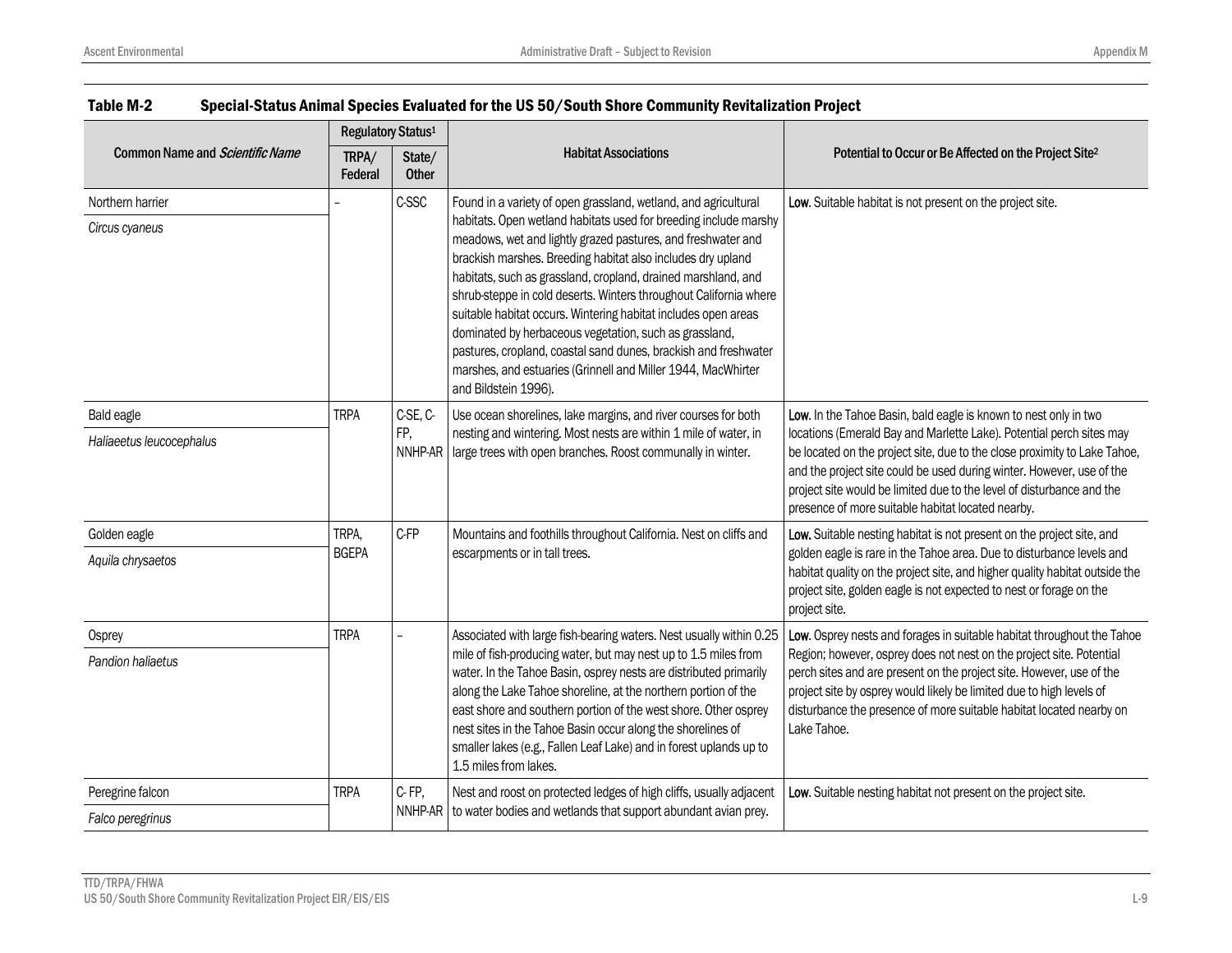| Common Name and Scientific Name | Regulatory Status <sup>1</sup> |                        |                                                                                                                                                                                                                                                                                                                                                                                                                                                                                                                                                                                                                                                                                                                                         |                                                                                                                    |
|---------------------------------|--------------------------------|------------------------|-----------------------------------------------------------------------------------------------------------------------------------------------------------------------------------------------------------------------------------------------------------------------------------------------------------------------------------------------------------------------------------------------------------------------------------------------------------------------------------------------------------------------------------------------------------------------------------------------------------------------------------------------------------------------------------------------------------------------------------------|--------------------------------------------------------------------------------------------------------------------|
|                                 | TRPA/<br>Federal               | State/<br><b>Other</b> | <b>Habitat Associations</b>                                                                                                                                                                                                                                                                                                                                                                                                                                                                                                                                                                                                                                                                                                             | Potential to Occur or Be Affected on the Project Site <sup>2</sup>                                                 |
| California spotted owl          |                                | C-SSC,                 | Occur in several forest vegetation types including mixed conifer,                                                                                                                                                                                                                                                                                                                                                                                                                                                                                                                                                                                                                                                                       | Low. Potential foraging habitat is present on the project site, but the                                            |
| Strix occidentalis occidentalis |                                | NNHP-AR                | ponderosa pine, red fir, and montane hardwood. Nesting habitat<br>is generally characterized by dense canopy closure (i.e., greater<br>than 70 percent) with medium to large trees and multistoried<br>stands (i.e., at least two canopy layers). Foraging habitat can<br>include intermediate to late-successional forest with greater than<br>40 percent canopy cover.                                                                                                                                                                                                                                                                                                                                                                | area is highly disturbed. More suitable habitat exists nearby.                                                     |
| Long-eared owl                  |                                | C-SSC                  | Found in a variety of habitat types throughout its range. Nest in                                                                                                                                                                                                                                                                                                                                                                                                                                                                                                                                                                                                                                                                       | Low. Potential habitat is present on the project site, but it is highly                                            |
| Asio otus                       |                                |                        | woodland, forest, and open settings (e.g., grassland, shrub-<br>steppe, and desert). Occupy wooded and nonwooded areas that<br>support relatively dense vegetation (e.g., trees, shrubs) adjacent<br>to or within larger open areas such as grasslands or meadows<br>(i.e., habitat edges) (Bloom 1994; Marks, Evans, and Holt 1994).<br>This species also has been documented breeding in contiguous<br>conifer forest habitat with heavy mistletoe infestation (Bull,<br>Wright, and Henjum 1989). Trees and shrubs used for nesting<br>and roosting include oaks, willows, cottonwoods, conifers, and<br>junipers (Marks, Evans, and Holt 1994).                                                                                     | disturbed.                                                                                                         |
| Great gray owl                  |                                | C-SE                   | Found in Central Sierra mature mixed conifer forests near<br>meadows. Scattered along the west slope of the Sierra, between<br>4,500 and 7,500 feet elevation, from Plumas County to Yosemite<br>National Park.                                                                                                                                                                                                                                                                                                                                                                                                                                                                                                                         | None. Suitable habitat is not present on the project site, and the<br>species has not been documented in the area. |
| Strix nebulosa                  |                                |                        |                                                                                                                                                                                                                                                                                                                                                                                                                                                                                                                                                                                                                                                                                                                                         |                                                                                                                    |
| Willow flycatcher               |                                | C-SE                   | In the Sierra Nevada, suitable habitat typically consists of                                                                                                                                                                                                                                                                                                                                                                                                                                                                                                                                                                                                                                                                            | Low. Riparian/meadow habitat with suitable vegetation structure and                                                |
| Empidonax traillii              |                                |                        | montane meadows that support riparian deciduous shrubs<br>(particularly willows) and remain wet through the nesting season<br>(i.e., midsummer). Important characteristics of suitable meadows<br>include a high water table that results in standing or slow-moving<br>water, or saturated soils (e.g., "swampy" conditions) during the<br>breeding season; abundant riparian deciduous shrub cover<br>(particularly willow); and riparian shrub structure with moderate to<br>high foliar density that is uniform from the ground to the shrub<br>canopy. Most breeding occurrences are in meadows larger than<br>19 acres, but the average size of occupied meadows is<br>approximately 80 acres. Although less common in the Sierra | hydrology is not present on the project site.                                                                      |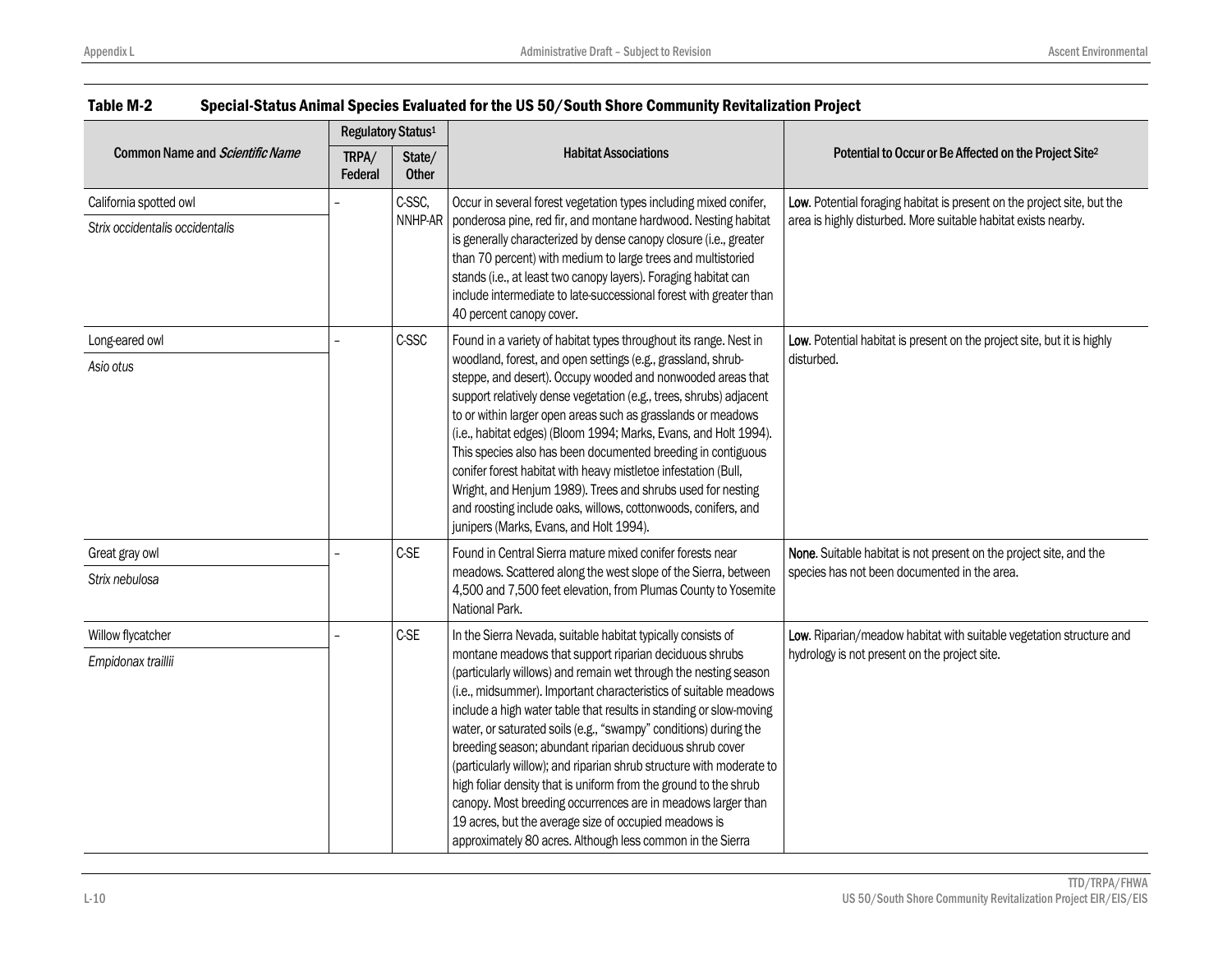|                                 | Regulatory Status <sup>1</sup> |                        |                                                                                                                                                                                                                                                                                                                                                                                                                       |                                                                                                                                                                                                  |
|---------------------------------|--------------------------------|------------------------|-----------------------------------------------------------------------------------------------------------------------------------------------------------------------------------------------------------------------------------------------------------------------------------------------------------------------------------------------------------------------------------------------------------------------|--------------------------------------------------------------------------------------------------------------------------------------------------------------------------------------------------|
| Common Name and Scientific Name | TRPA/<br>Federal               | State/<br><b>Other</b> | <b>Habitat Associations</b>                                                                                                                                                                                                                                                                                                                                                                                           | Potential to Occur or Be Affected on the Project Site <sup>2</sup>                                                                                                                               |
|                                 |                                |                        | Nevada, riparian habitat along streams also can function as<br>suitable habitat for willow flycatcher. However, those areas must<br>support the hydrologic and vegetation characteristics described<br>for suitable meadows (e.g., standing or slow-moving water, and<br>abundant and dense riparian vegetation).                                                                                                     |                                                                                                                                                                                                  |
| Olive-sided flycatcher          |                                | C-SSC                  | Summer resident and migrant that breeds primarily in late-                                                                                                                                                                                                                                                                                                                                                            | Low. Forest habitat conditions on the project site are marginal for this                                                                                                                         |
| Contopus cooperi                |                                |                        | succession conifer forest with open canopy. Species prefers to<br>forage near forest openings or edges.                                                                                                                                                                                                                                                                                                               | species.                                                                                                                                                                                         |
| <b>Bank swallow</b>             |                                | C-ST                   | Nests in fine-textured or sandy banks or cliffs along rivers,                                                                                                                                                                                                                                                                                                                                                         | None. No suitable habitat present on the project site. Additionally, the                                                                                                                         |
| Riparia riparia                 |                                |                        | streams, ponds, or lakes. Typically nests in colonies.                                                                                                                                                                                                                                                                                                                                                                | Tahoe Basin is not within the current breeding range of bank swallow<br>(see Garrison 1998). The only documented records are from the Tahoe<br>Keys area in 1962 (10 birds) and 1976 (one bird). |
| <b>Black swift</b>              |                                | C-SSC                  | Nests on canyon walls near water and sheltered by overhanging<br>rock or moss, preferably near waterfalls or on sea cliffs. It breeds<br>in California from May to September.                                                                                                                                                                                                                                         | None. No suitable habitat present on the project site.                                                                                                                                           |
| Cypseloides niger               |                                |                        |                                                                                                                                                                                                                                                                                                                                                                                                                       |                                                                                                                                                                                                  |
| Yellow warbler                  |                                | C-SSC                  | In the Sierra Nevada, yellow warbler typically breed in wet areas                                                                                                                                                                                                                                                                                                                                                     | Low. Potential riparian habitat with dense vegetation on the project site                                                                                                                        |
| Dendroica petechia              |                                |                        | with dense riparian vegetation. Breeding habitats primarily include<br>willow patches in montane meadows, and riparian scrub and<br>woodland dominated by willow, cottonwood, aspen, or alder with<br>dense understory cover. Localized breeding has been<br>documented in more xeric sites including chaparral, wild rose<br>(Rosa spp.) thickets, and young conifer stands (Siegel and<br>DeSante 1999, RHJV 2004). | is limited and highly disturbed.                                                                                                                                                                 |
| Yellow-headed blackbird         |                                | C-SSC                  | Typically breeds in marshes that have tall emergent vegetation                                                                                                                                                                                                                                                                                                                                                        | Low. No suitable marsh habitat present on the project site.                                                                                                                                      |
| Xanthocephalus xanthocephalus   |                                |                        | such as cattails or tules, in open areas near and over relatively<br>deep water.                                                                                                                                                                                                                                                                                                                                      |                                                                                                                                                                                                  |
| <b>Mammals</b>                  |                                |                        |                                                                                                                                                                                                                                                                                                                                                                                                                       |                                                                                                                                                                                                  |
| Pallid bat                      |                                | C-SSC,                 | Locally common at lower elevations in California and occurs in                                                                                                                                                                                                                                                                                                                                                        | Low. Potential habitat is limited on the project site and this species is                                                                                                                        |
| Antrozous pallidus              |                                | WBWG-H                 | grassland, shrubland, woodland, and mixed conifer forests.<br>Absent from highest elevation locations in the Sierra Nevada.<br>Rocky outcrops, caves, crevices, and occasional tree cavities or<br>buildings provide roosts.                                                                                                                                                                                          | more commonly found at lower elevations.                                                                                                                                                         |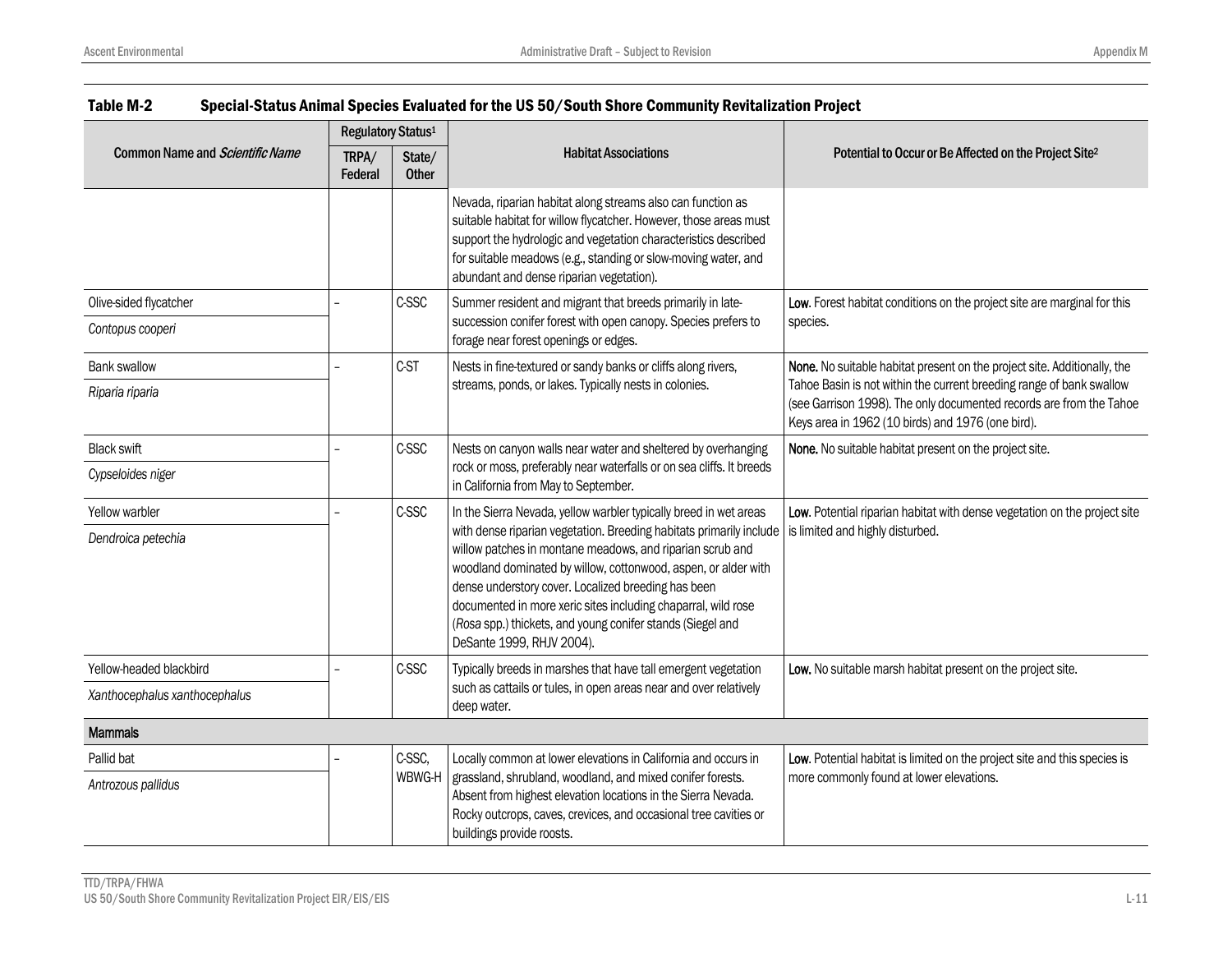|                                    | Regulatory Status <sup>1</sup> |                         |                                                                                                                                                                                                                                                                                                                                                                                                                                                                                                                                                                                                                            |                                                                                                                                                                             |
|------------------------------------|--------------------------------|-------------------------|----------------------------------------------------------------------------------------------------------------------------------------------------------------------------------------------------------------------------------------------------------------------------------------------------------------------------------------------------------------------------------------------------------------------------------------------------------------------------------------------------------------------------------------------------------------------------------------------------------------------------|-----------------------------------------------------------------------------------------------------------------------------------------------------------------------------|
| Common Name and Scientific Name    | TRPA/<br>Federal               | State/<br><b>Other</b>  | <b>Habitat Associations</b>                                                                                                                                                                                                                                                                                                                                                                                                                                                                                                                                                                                                | Potential to Occur or Be Affected on the Project Site <sup>2</sup>                                                                                                          |
| Sierra Nevada mountain beaver      |                                | C-SSC,                  | Use riparian habitats with soft, deep soils for burrowing, lush                                                                                                                                                                                                                                                                                                                                                                                                                                                                                                                                                            | Low. Potential habitat is very limited on the project site, and the area is                                                                                                 |
| Aplodontia rufa californica        |                                | NNHP-AR                 | growth of preferred food sources such as willow and alder, and a<br>variety of herbaceous species for bedding material. Vegetation<br>types preferred include wet meadows and willow-alder-<br>dominated riparian corridors typically near water sources. Suitable<br>riparian habitats are characterized by dense growth of small<br>deciduous trees and shrubs near permanent water. Mountain<br>beaver is generally solitary, except during its short breeding<br>season; beavers spend a high proportion of their time in extensive<br>underground burrow systems with multiple openings, tunnels, and<br>food caches. | heavily disturbed by recreation activities.                                                                                                                                 |
| Pale Townsend's big-eared bat      |                                | C-SSC,                  | Range throughout California, mostly in mesic habitats. Limited by                                                                                                                                                                                                                                                                                                                                                                                                                                                                                                                                                          | Low. Suitable habitat not present on the project site. Until 2007, no                                                                                                       |
| Corynorhinus townsendii pallescens |                                | WBWG-H                  | available roost sites (i.e., caves, tunnels, mines, and buildings).                                                                                                                                                                                                                                                                                                                                                                                                                                                                                                                                                        | occurrences reported within the Tahoe Basin. However, this species<br>was detected several miles from the project site in Blackwood Canyon<br>and Cookhouse Meadow in 2007. |
| California wolverine               | <b>FPT</b>                     | C-ST,                   | Inhabit upper montane and alpine habitats of Sierra Nevada,<br>Cascades, Klamath, and north Coast Ranges. Need water source<br>and denning sites. Rarely seen. Sensitive to human disturbance.                                                                                                                                                                                                                                                                                                                                                                                                                             | None. Suitable habitat not present on the project site. Very few                                                                                                            |
| Gulo gulo luteus                   |                                | C-FP                    |                                                                                                                                                                                                                                                                                                                                                                                                                                                                                                                                                                                                                            | documented occurrences in or near the Tahoe Basin.                                                                                                                          |
| Western red bat                    |                                | C-SSC,                  | Day roosting common in edge habitats adjacent to streams or<br>open fields, in orchards, and sometimes in urban areas. An<br>association with intact riparian habitat may exist (particularly<br>willows, cottonwoods, and sycamores).                                                                                                                                                                                                                                                                                                                                                                                     | Low. Potential habitat on the project site is limited.                                                                                                                      |
| Lasiurus blossevillii              |                                | WBWG-<br>H, NNHP-<br>AR |                                                                                                                                                                                                                                                                                                                                                                                                                                                                                                                                                                                                                            |                                                                                                                                                                             |
| Spotted bat                        |                                | NNHP-AR                 | Dependent on rock-faced cliffs for roosting habitat. Forages in                                                                                                                                                                                                                                                                                                                                                                                                                                                                                                                                                            | Low. Suitable roosting habitat not present on the project site.                                                                                                             |
| Lasiurus blossevillii              |                                |                         | forest openings, pinyon juniper woodlands, and a variety of<br>meadow and river habitats.                                                                                                                                                                                                                                                                                                                                                                                                                                                                                                                                  |                                                                                                                                                                             |
| Fringed myotis                     |                                | NNHP-AR                 | Associated with a variety of habitats; optimal habitat includes                                                                                                                                                                                                                                                                                                                                                                                                                                                                                                                                                            | Low. Species has been detected in the Tahoe Basin; however, no<br>known occurrences on or near the project site, and optimal habitat is<br>not present.                     |
| Myotis thysanodes                  |                                |                         | pinyon-juniper, valley foothill hardwood, and hardwood-conifer.<br>Uses open habitats, streams, lakes, and ponds as foraging areas.<br>Roosts in caves, mines, buildings, and crevices.                                                                                                                                                                                                                                                                                                                                                                                                                                    |                                                                                                                                                                             |
| Sierra Nevada snowshoe hare        |                                | C-SSC                   | In the Sierra Nevada, found in boreal zones, typically inhabiting                                                                                                                                                                                                                                                                                                                                                                                                                                                                                                                                                          | Low. The project site is at the lower elevational limits of this species                                                                                                    |
| Lepus americanus tahoensis.        |                                |                         | riparian communities with thickets of deciduous trees and shrubs<br>such as willows and alders.                                                                                                                                                                                                                                                                                                                                                                                                                                                                                                                            | range. Habitat present on the project site is limited, of marginal quality,<br>and is highly disturbed.                                                                     |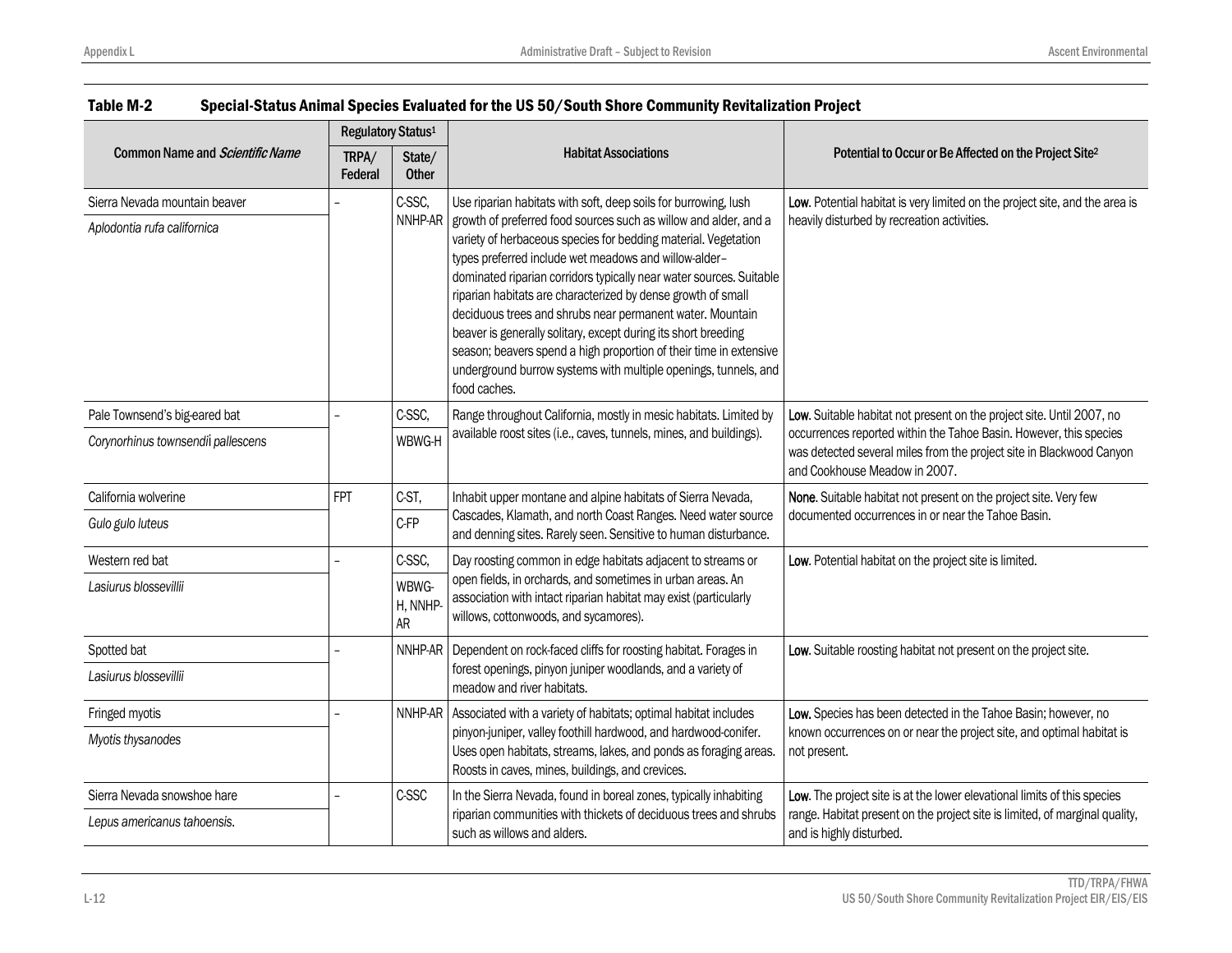|                                 | Regulatory Status <sup>1</sup> |                        | <b>Habitat Associations</b>                                                                                                                                                                                                                                                                                                                                                                                                                                                                                                                                                                                                                                                                                                                                                                                                                                                                                                                                                                                                                                                                                                                                                  |                                                                                 |
|---------------------------------|--------------------------------|------------------------|------------------------------------------------------------------------------------------------------------------------------------------------------------------------------------------------------------------------------------------------------------------------------------------------------------------------------------------------------------------------------------------------------------------------------------------------------------------------------------------------------------------------------------------------------------------------------------------------------------------------------------------------------------------------------------------------------------------------------------------------------------------------------------------------------------------------------------------------------------------------------------------------------------------------------------------------------------------------------------------------------------------------------------------------------------------------------------------------------------------------------------------------------------------------------|---------------------------------------------------------------------------------|
| Common Name and Scientific Name | TRPA/<br>Federal               | State/<br><b>Other</b> |                                                                                                                                                                                                                                                                                                                                                                                                                                                                                                                                                                                                                                                                                                                                                                                                                                                                                                                                                                                                                                                                                                                                                                              | Potential to Occur or Be Affected on the Project Site <sup>2</sup>              |
| Western white-tailed jackrabbit |                                | C-SSC                  | Year-round resident in sagebrush, subalpine conifer, juniper, and                                                                                                                                                                                                                                                                                                                                                                                                                                                                                                                                                                                                                                                                                                                                                                                                                                                                                                                                                                                                                                                                                                            | Low. Suitable habitat is not present on the project site.                       |
| Lepus townsendii                |                                |                        | other habitats along the crest and the eastern slope of the Sierra<br>Nevada. Uncommon to rare.                                                                                                                                                                                                                                                                                                                                                                                                                                                                                                                                                                                                                                                                                                                                                                                                                                                                                                                                                                                                                                                                              |                                                                                 |
| Sierra marten                   |                                | NNHP-AR                | Inhabits dense canopy conifer forests with large snags and                                                                                                                                                                                                                                                                                                                                                                                                                                                                                                                                                                                                                                                                                                                                                                                                                                                                                                                                                                                                                                                                                                                   | Low. Suitable habitat is not present on the project site.                       |
| Martes caurina sierrae          |                                |                        | downed logs. Prefers old growth stands with multiple age classes<br>in vicinity.                                                                                                                                                                                                                                                                                                                                                                                                                                                                                                                                                                                                                                                                                                                                                                                                                                                                                                                                                                                                                                                                                             |                                                                                 |
| Pacific fisher                  | FC                             | C-SSC                  | Inhabits stands of pine, Douglas fir, and true fir in northwestern                                                                                                                                                                                                                                                                                                                                                                                                                                                                                                                                                                                                                                                                                                                                                                                                                                                                                                                                                                                                                                                                                                           | None. Considered extirpated from the Tahoe Region.                              |
| Martes pennanti pacifica        |                                |                        | California and Cascade-Sierra ranges. Fishers are considered<br>extirpated throughout much of the Central and Northern Sierra<br>Nevada (Zielinski, Kucera, and Barrett 1995). No longer<br>considered present in the Tahoe Basin; no current records.                                                                                                                                                                                                                                                                                                                                                                                                                                                                                                                                                                                                                                                                                                                                                                                                                                                                                                                       |                                                                                 |
| Mule deer                       | <b>TRPA</b>                    |                        | Year-long resident or elevational migrant that prefer a wide                                                                                                                                                                                                                                                                                                                                                                                                                                                                                                                                                                                                                                                                                                                                                                                                                                                                                                                                                                                                                                                                                                                 | Low. Potential habitat in the project site is marginal and highly               |
| Odocoileus hemionus             |                                |                        | distribution of various-aged vegetation for cover, meadow, and<br>forest openings, and free water. In the Sierra Nevada, early to mid-<br>successional forests, woodlands, and riparian and brush habitats<br>are preferred because of the greater diversity of shrubby<br>vegetation and woody cover. In addition to forage, vegetative<br>cover is critical for thermoregulation. Suitable habitats include a<br>mosaic of vegetation such as forest or meadow openings, dense<br>woody thickets and brush, edge habitat, and riparian areas.<br>Fawning habitat, used by does during birth and by newborn fawns,<br>is of critical importance for reproductive success. A diversity of<br>thermal cover, hiding cover, succulent forage, and water are<br>needed during fawning. Optimal deer fawning habitat has been<br>described as having moderate to dense shrub cover near forest<br>cover and water, such as riparian zones. A source of surface water<br>(e.g., creek or river) is especially important to mule deer. Typical<br>fawning habitat varies in size, but an area of 5-26 acres is<br>adequate, with optimal fawn-rearing habitat of around 400 acres. | disturbed. There is no suitable fawning habitat present on the project<br>site. |
| American water shrew            |                                | NNHP-AR                | This species prefers small, cold mountain streams or other bodies                                                                                                                                                                                                                                                                                                                                                                                                                                                                                                                                                                                                                                                                                                                                                                                                                                                                                                                                                                                                                                                                                                            | Low. Potential riparian habitat with dense vegetation on the project site       |
| Sorex palustris                 |                                |                        | of water; utilizing heavy vegetation, logs and rocks for cover.<br>Water shrews are rarely found far from water, and often<br>associated with habitats with over 75% cover. They generally                                                                                                                                                                                                                                                                                                                                                                                                                                                                                                                                                                                                                                                                                                                                                                                                                                                                                                                                                                                   | is limited and highly disturbed.                                                |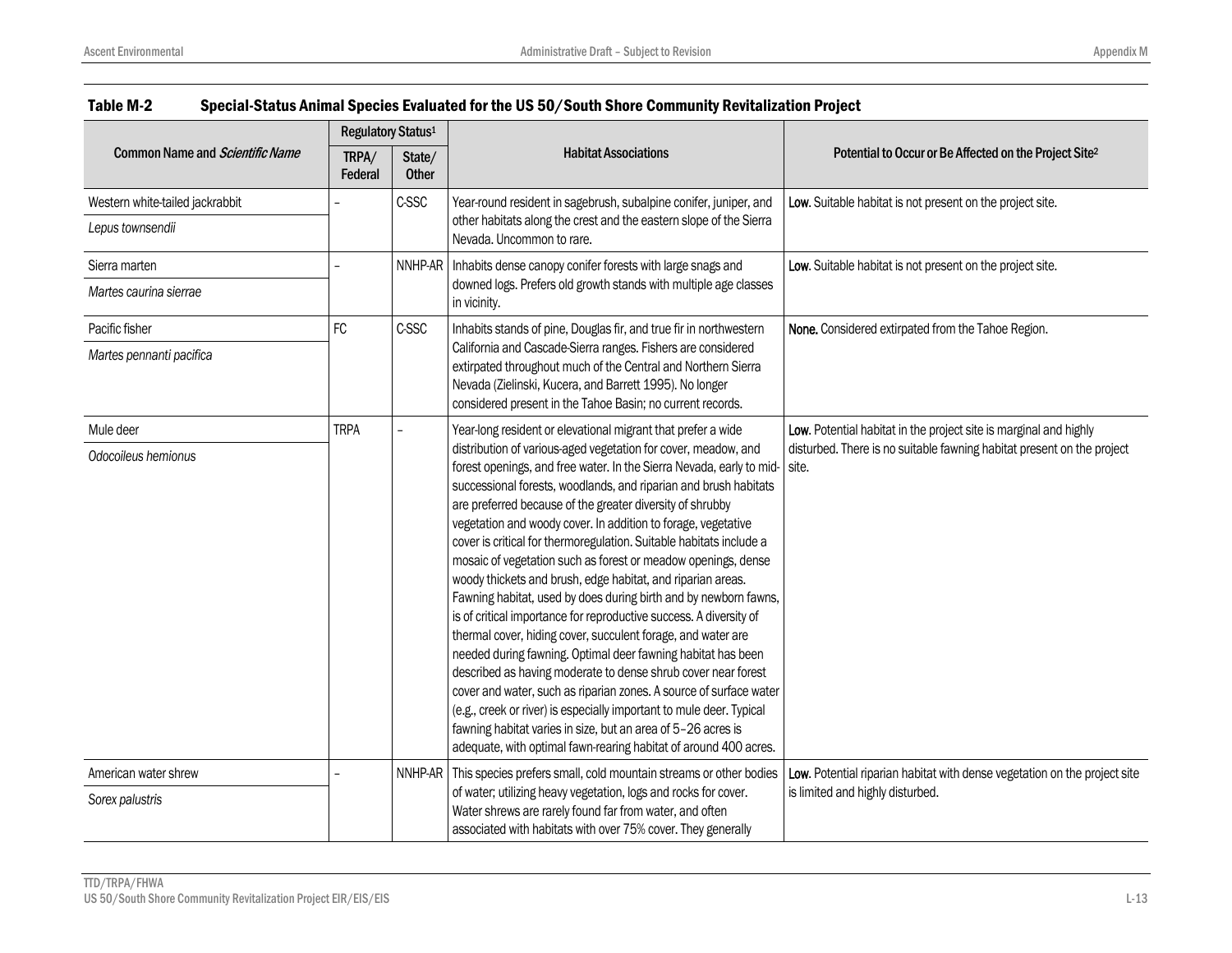|                                                                                                                                                                                                                                                                                                                                                                                                                                                                                                                                                                                                           | Regulatory Status <sup>1</sup> |                        |                                                                                                                                                                                                                                                |                                                                                                                                                                                                                                                                     |  |
|-----------------------------------------------------------------------------------------------------------------------------------------------------------------------------------------------------------------------------------------------------------------------------------------------------------------------------------------------------------------------------------------------------------------------------------------------------------------------------------------------------------------------------------------------------------------------------------------------------------|--------------------------------|------------------------|------------------------------------------------------------------------------------------------------------------------------------------------------------------------------------------------------------------------------------------------|---------------------------------------------------------------------------------------------------------------------------------------------------------------------------------------------------------------------------------------------------------------------|--|
| Common Name and Scientific Name                                                                                                                                                                                                                                                                                                                                                                                                                                                                                                                                                                           | TRPA/<br>Federal               | State/<br><b>Other</b> | <b>Habitat Associations</b>                                                                                                                                                                                                                    | Potential to Occur or Be Affected on the Project Site <sup>2</sup>                                                                                                                                                                                                  |  |
|                                                                                                                                                                                                                                                                                                                                                                                                                                                                                                                                                                                                           |                                |                        | forage on invertebrates in the water but may also be seen eating<br>foraging on fungi and green vegetation.                                                                                                                                    |                                                                                                                                                                                                                                                                     |  |
| American badger                                                                                                                                                                                                                                                                                                                                                                                                                                                                                                                                                                                           | C-SSC                          |                        | Primarily occupy open habitats, such as grasslands, but can also<br>be found in mountain meadows, marshes, brushy areas, open<br>forests and deserts at elevations up to 12,000 feet. Habitats<br>contain friable soils and ample rodent prey. | Low. Suitable habitat is not present on the project site.                                                                                                                                                                                                           |  |
| Taxidea taxus                                                                                                                                                                                                                                                                                                                                                                                                                                                                                                                                                                                             |                                |                        |                                                                                                                                                                                                                                                |                                                                                                                                                                                                                                                                     |  |
| Sierra Nevada red fox                                                                                                                                                                                                                                                                                                                                                                                                                                                                                                                                                                                     | C-ST                           |                        | Inhabits upper montane and alpine habitats of Sierra Nevada,                                                                                                                                                                                   | None. Considered extirpated from the Tahoe Region.                                                                                                                                                                                                                  |  |
| Vulpes vulpes necator                                                                                                                                                                                                                                                                                                                                                                                                                                                                                                                                                                                     |                                |                        | Cascades, Klamath, and north Coast Ranges. Need water source<br>and denning sites. Rarely seen. Sensitive to human disturbance.<br>No longer considered present in the Tahoe Basin; no current<br>records.                                     |                                                                                                                                                                                                                                                                     |  |
| Western jumping mouse                                                                                                                                                                                                                                                                                                                                                                                                                                                                                                                                                                                     |                                | NNHP-AR                | Primarily found in moist fields, thickets and woodlands where<br>cover is dense with grasses and sedges. May also be found in<br>grassy edges of streams and ponds, usually within 50 feet of<br>water.                                        | Low. Suitable habitat is not present on the project site.                                                                                                                                                                                                           |  |
| Zapus princeps                                                                                                                                                                                                                                                                                                                                                                                                                                                                                                                                                                                            |                                |                        |                                                                                                                                                                                                                                                |                                                                                                                                                                                                                                                                     |  |
| <sup>1</sup> Regulatory Status Definitions:<br>State/Other:<br>$C$ -FP = Fully Protected                                                                                                                                                                                                                                                                                                                                                                                                                                                                                                                  |                                |                        |                                                                                                                                                                                                                                                |                                                                                                                                                                                                                                                                     |  |
| TRPA/Federal:<br>TRPA = TRPA sensitive/special interest (threshold) species<br>$FT = Threated species under the Federal Endanged Species Act$<br>FE = Endangered species under the Federal Endangered Species Act<br>FPT = Proposed for listing as Threatened under the Federal Endangered Species Act<br>FC = Candidate for listing under the Federal Endangered Species Act<br>BGEPA = Protected under the Bald and Golden Eagle Protection Act                                                                                                                                                         |                                |                        | $C-C =$ Candidate for listing<br>$C-SE = Endanged$<br>$C-ST = Threated$<br><b>Western Bat Working Group</b>                                                                                                                                    | <b>CA-California Department of Fish and Game:</b><br>C-SSC = Species of special concern<br>NV-Nevada Natural Heritage Program<br>NNHP-AR = Nevada Natural Heritage Program At-Risk Species<br>WBWG-H = Designated as High Priority by the Western Bat Working Group |  |
| <sup>2</sup> Potential for Occurrence Definitions:<br>Present-Species was observed in the study area during site visits conducted for this analysis or was documented there by another reputable source.<br>High-All of the species' specific life history requirements can be met by habitat present in the study area, and populations are known to occur in the immediate vicinity.<br>Moderate-Some or all of the species life history requirements are provided by habitat in the study area; populations may not be known to occur in the immediate vicinity, but are known to occur in the Region. |                                |                        |                                                                                                                                                                                                                                                |                                                                                                                                                                                                                                                                     |  |

Low—Species not likely to occur because of marginal habitat quality or distance from known occurrences.

None—None of the species' life history requirements are provided by habitat in the study area and/or the study area is outside of the known distribution for the species. Any occurrence would be a very unlikely anomaly.